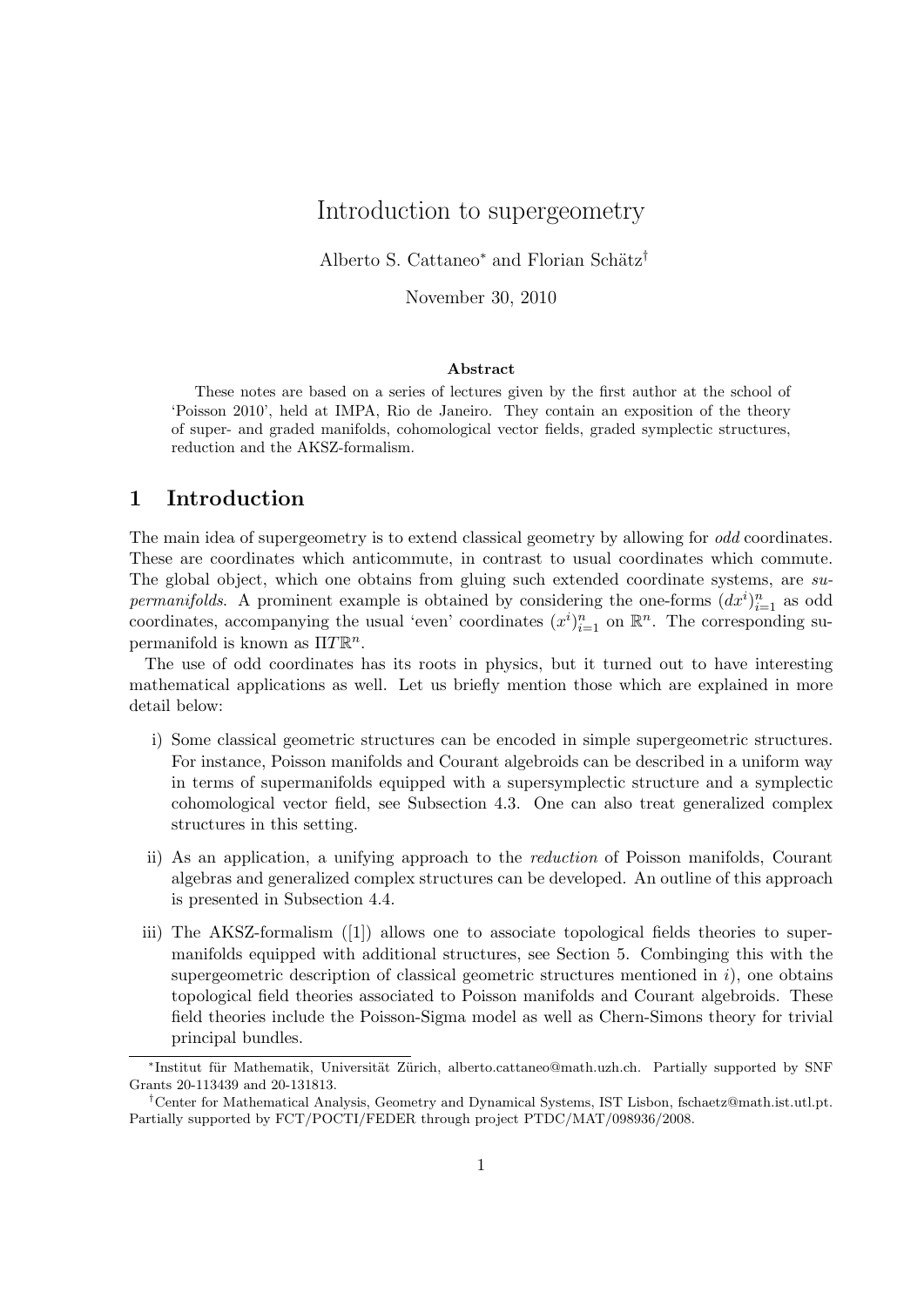## Plan of the notes

Section 2 is a short review of the basics of supergeometry.

In Section 3, graded manifolds, as well as graded and cohomological vector fields, are introduced. The concept of cohomological vector fields allows one to think of 'symmetries', which appear in a wide variety of examples, in a unified and geometric way. For instance,  $L_{\infty}$ -algebras and Lie algebroid structures can be seen as special instances of cohomological vector fields.

In Section 4, graded symplectic manifolds are explained. Due to the additional grading, graded symplectic geometry often behaves much more rigidly than its ungraded counterpart. A dg symplectic manifold is a graded symplectic manifold with a compatible cohomological vector field. Poisson manifolds, Courant algebroids and generalized complex structures fit naturally into the framework of dg symplectic manifolds. This is explained in Subsection 4.3, while Subsection 4.4 outlines a unified approach to the reduction of these structures via graded symplectic geometry.

Finally, Section 5 provides an introduction to the AKSZ-formalism ([1]). This is a procedure which allows one to associate topological field theories to dg symplectic manifolds. As particular examples, one recovers the Poisson Sigma model and Chern-Simons theory (for trivial principal bundles). In this Section, we basically follow the expositions of the AKSZ-formalism from [17] and [8], respectively.

Acknowledgements. We thank Dmitry Royenberg, Pavol Ševera and Marco Zambon for helpful comments. Moreover, we thank the school of 'Poisson 2010' for partial financial support.

## 2 Supermanifolds

### 2.1 Definition

A supermanifold M is a locally ringed space  $(M, \mathcal{O}_M)$  which is locally isomorphic to

$$
(U,\mathcal{C}^{\infty}(U)\otimes \wedge W^*),
$$

where U is an open subset of  $\mathbb{R}^n$  and W is some finite-dimensional real vector space. The isomorphism mentioned above is in the category of  $\mathbb{Z}_2$ -graded algebras, i.e. the *parity* 

$$
\bigoplus_{k\geq 0} \mathcal{C}^{\infty}(U) \otimes \wedge^k W^* \to \mathbb{Z}_2, \quad f \otimes x \mapsto |f \otimes x| := |x| = k \text{ mod } 2
$$

has to be preserved.

Loosly speaking, every supermanifold is glued from pieces that look like open subsets of  $\mathbb{R}^n$ , together with some odd coordinates, which correspond to a basis of W<sup>∗</sup> . The supermanifold corresponding to such a local piece is denoted by  $U \times \Pi W$ , and we write

$$
\mathcal{C}^{\infty}(U \times \Pi W) := \mathcal{C}^{\infty}(U) \otimes \wedge W^*.
$$

Similarly, the algebra of *polynomial functions* on  $V \times \Pi W$ , for V and W real, finite dimensional vector spaces, is  $S(V^*)\otimes \wedge W^*$ . Here  $S(V^*)$  denotes the symmetric algebra of the vector space  $V^*$ .

In the global situation, the algebra of smooth function  $\mathcal{C}^{\infty}(\mathcal{M})$  on a supermanifold M is defined to be the algebra of global sections of the sheaf associated to  $\mathcal{M}$ . The parity extends to  $\mathcal{C}^{\infty}(\mathcal{M})$  and  $\mathcal{C}^{\infty}(\mathcal{M})$  is a graded commutative algebra with respect to this parity, i.e. for f and g homogeneous elements of degree  $|f|$  and  $|g|$  respectively, one has

$$
f \cdot g = (-1)^{|f||g|} g \cdot f.
$$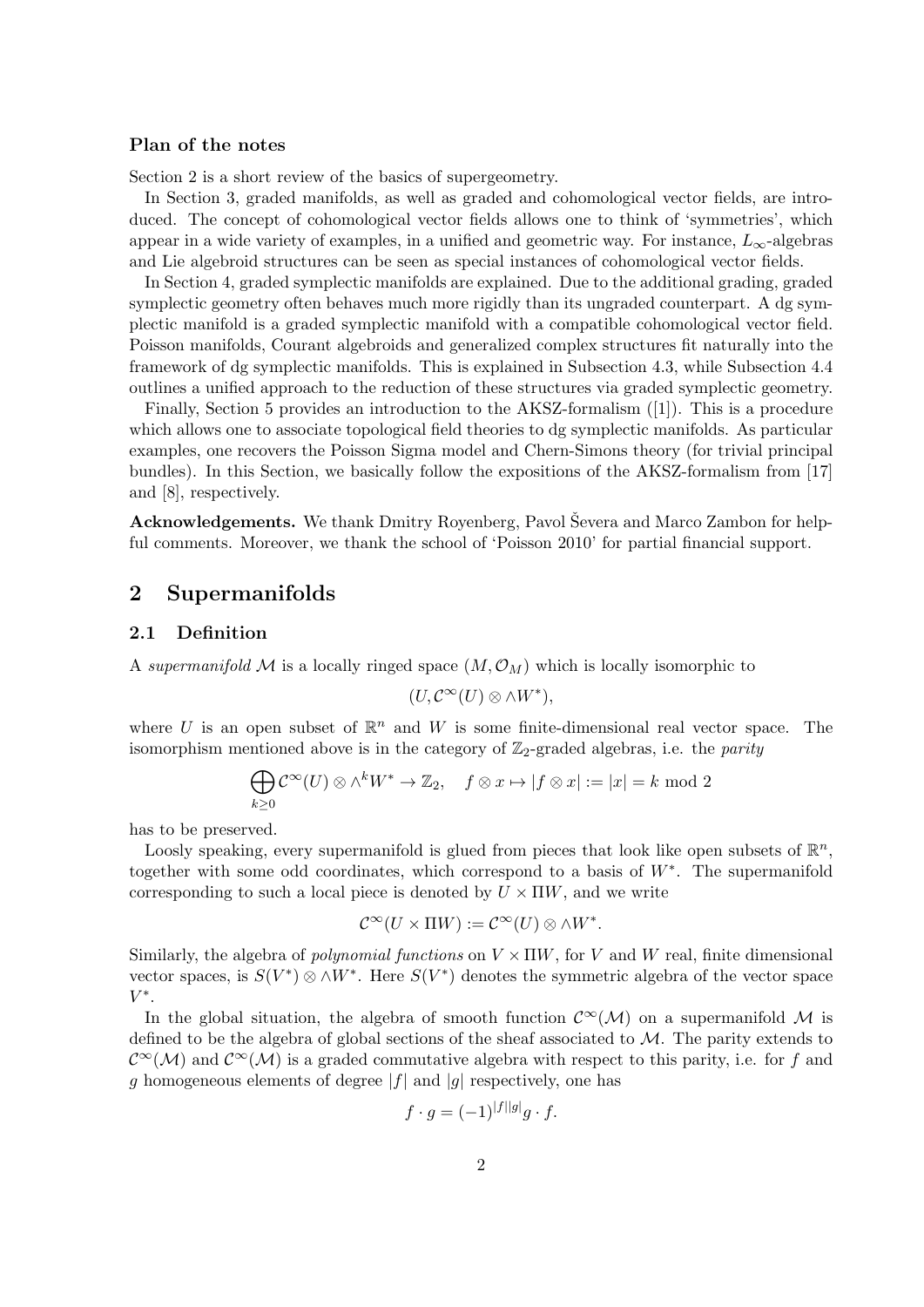#### Examples 2.1.

1. The algebra of differential forms  $\Omega(M)$  on a manifold M is locally isomorphic to

$$
\mathcal{C}^{\infty}(U)\otimes \wedge T_x^*M
$$

where x is some point on  $U$ . Hence the sheaf of differential forms on a manifold corresponds to a supermanifold.

2. Let g be a real, finite dimensional Lie algebra. The cochains of the Chevalley-Eilenberg complex of  $\mathfrak g$  are the elements of  $\wedge \mathfrak g^*$ , which is the same as the algebra of smooth functions on the supermanifold Πg.

#### 2.2 Morphisms of supermanifolds

Since supermanifolds are defined as certain locally ringed spaces, it is natural to define morphisms of supermanifolds as morphims of these locally ringed spaces. In the smooth setting, one can equivalently define morphisms from  $\mathcal M$  to  $\mathcal N$  to be morphisms of superalgebras from  $\mathcal{C}^{\infty}(\mathcal{N})$  to  $\mathcal{C}^{\infty}(\mathcal{M})$ , see [24] or [7].

Let us spell this out in more detail for the local case, i.e. consider a patch of  $\mathcal N$  isomorphic to  $\bar{V} \times \Pi \bar{W}$ . In this situation one has

$$
\mathrm{Mor}(\mathcal{M},\mathcal{N})\cong \mathrm{Mor}_{\mathrm{alg}}(\mathcal{C}^{\infty}(\mathcal{N}),\mathcal{C}^{\infty}(\mathcal{M}))\cong \left((\tilde{V}\oplus\Pi\tilde{W})\otimes\mathcal{C}^{\infty}(\mathcal{M})\right)_{\mathrm{even}}
$$

.

Here, the last object is a super vector space, i.e. a vector space with a decomposition into an even and an odd part.  $\mathcal{C}^{\infty}(\mathcal{M})$  is graded by the parity,  $\tilde{V} \oplus \Pi \tilde{W}$  is considered with its obvious decomposition and the parity of a tensor product  $a \otimes b$  is the product of the parities of a and b, respectively.

The last isomorphism uses the fact that it suffices to know the restriction of a morphism

$$
\mathcal{C}^{\infty}(\tilde{V} \times \Pi \tilde{W}) \to \mathcal{C}^{\infty}(\mathcal{M})
$$

to the subspace of linear functions, in order to be able to recover the morphism itself.

## 3 Graded manifolds

## 3.1 Definition

Let us first introduce the relevant linear theory: A *graded vector space*  $V$  is a collection of vector spaces  $(V_i)_{i\in\mathbb{Z}}$ . The algebra of polynomial functions on V is the graded symmetric algebra  $S(V^*)$ over  $V^*$ . In more detail:

- The dual  $V^*$  of a graded vector space V is the graded vector space  $(V_{-i}^*)_{i\in\mathbb{Z}}$ .
- The graded symmetric algebra  $S(W)$  over a graded vector space W is the quotient of the tensor algebra of W by the ideal generated by the elements of the form

$$
v\otimes w - (-1)^{|v||w|}w\otimes v
$$

for any homoegenous elements  $v$  and  $w$  of  $W$ .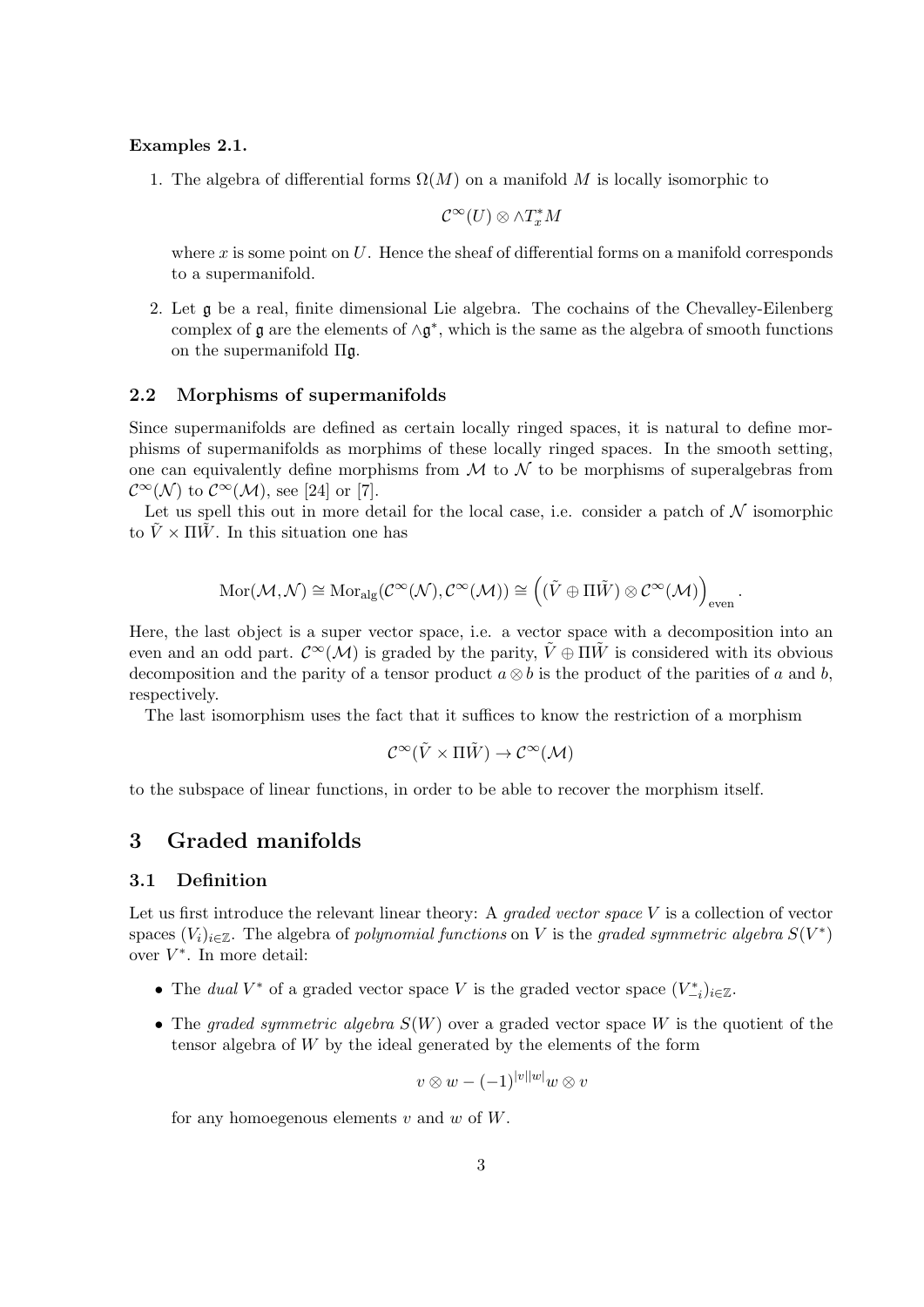A morphism  $f: V \to W$  of graded vector spaces is a collection of linear maps

$$
(f_i: V_i \to W_i)_{i \in \mathbb{Z}}.
$$

The morphisms between graded vector spaces are also referred to as graded linear maps.

Moreover, V shifted by k is the graded vector space  $V[k]$  given by  $(V_{i+k})_{i\in\mathbb{Z}}$ . By definition, a graded linear map of degree k between V and W is a graded linear map between V and  $W[k]$ .

The definition of a *graded manifold* is analogous to that of supermanifold, but now in the graded setting:

• The local model is

$$
(U,\mathcal{C}^{\infty}(U)\otimes S(W^*)),
$$

where U is an open subset of  $\mathbb{R}^n$  and W is a graded vector space.

• The isomorphism between the structure sheaf and the local model is in the category of Z-graded algebras.

The algebra of smooth functions of a graded manifold  $(M, \mathcal{O}_M)$  (i.e. algebra of global sections) automatically inherits a Z-grading. Morphisms between graded manifolds are morphisms of locally ringed spaces. In the smooth setting, one can equivalently consider morphisms of the Z-graded algebra of smooth functions.

Essentially all examples of graded manifolds come from graded vector bundles, which are generalizations of graded vector spaces. A *graded vector bundle E* over a manifold  $M$  is a collection of ordinary vector bundles  $(E_i)_{i\in\mathbb{Z}}$  over M. The sheaf

$$
U\mapsto \Gamma(U,S(E|_U^*))
$$

corresponds to a graded manifold which we will also denote by  $E$  from now on. It can be shown that any graded manifold is isomorphic to a graded manifold associated to a graded vector bundle.

#### Examples 3.1.

- 1. For V an ordinary vector space, one has  $\mathcal{C}^{\infty}(V[1]) = \wedge V^*$ . In particular, the space of cochains of the Chevalley-Eilenberg complex of a Lie algebra  $\mathfrak g$  is equal to  $\mathcal{C}^{\infty}(\mathfrak g[1]).$
- 2. The algebra of differential forms  $\Omega(M)$  is the algebra of smooth functions on  $T[1]M$ .

#### 3.2 Graded vector fields

Let V be a graded vector space with homogeneous coordinates  $(x^i)_{i=1}^n$  corresponding to a basis of  $V^*$ . A vector field on V is a linear combination of the form

$$
X = \sum_{i=1}^{n} X^i \frac{\partial}{\partial x^i}
$$

where  $(X^i)_{i=1}^n$  is a tuple of functions on V, i.e. of elements of  $S(V^*)$ , and  $(\frac{\partial}{\partial x^i})_{i=1}^n$  is the basis of V dual to  $(x^{i})_{i=1}^{n}$ . The vector field X acts on the algebra of functions according to the following rules: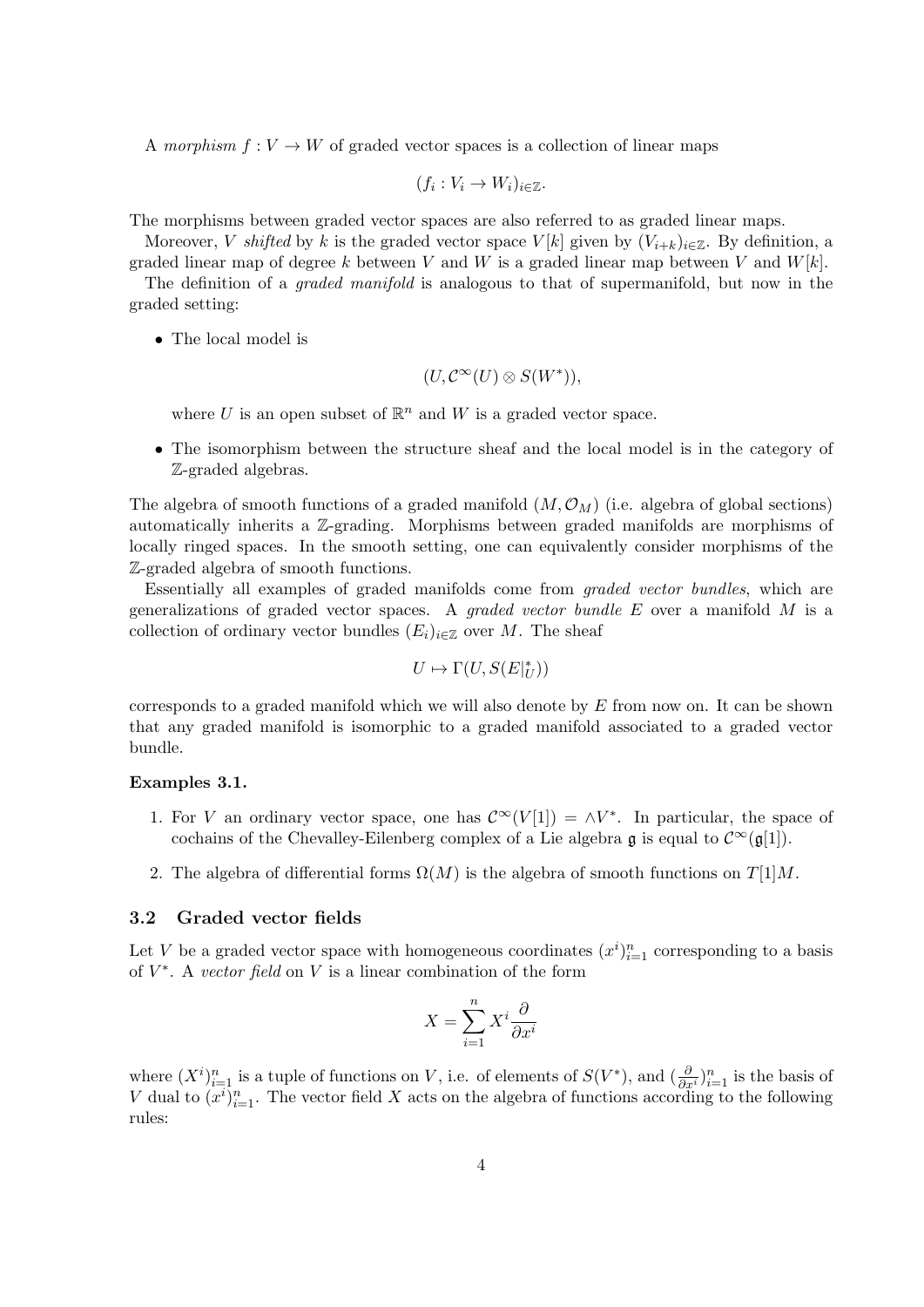- $\frac{\partial}{\partial x^i}(x^j) = \delta_i^j$  $i^j$  and
- $\frac{\partial}{\partial x^i}(fg) = \left(\frac{\partial}{\partial x^i}(f)\right)g + (-1)^{|x^i||f|}f\left(\frac{\partial}{\partial x^i}(g)\right).$

A vector field is graded if it maps functions of degree m to functions of degree  $m + k$  for some fixed k. In this case, the integer k is called the degree of  $X$ .

Globally, graded vector fields on a graded manifold can be identified with graded derivations of the algebra of smooth functions. Accordingly, a graded vector field on  $\mathcal M$  is a graded linear map

$$
X: \mathcal{C}^{\infty}(\mathcal{M}) \to \mathcal{C}^{\infty}(\mathcal{M})[k]
$$

which satisfies the graded Leibniz rule, i.e.

$$
X(fg) = X(f)g + (-1)^{k|f|} fX(g)
$$

holds for all homogenoeus smooth functions f and g. The integer k is called the degree of X.

**Example 3.2.** Every graded manifold comes equipped with the *graded Euler vector field* which can be defined in two ways:

• In local coordinates  $(x^i)_{i=1}^n$ , it is given by

$$
E = \sum_{i=1}^{n} |x^{i}| x^{i} \frac{\partial}{\partial x^{i}}.
$$

• Equivalently, it is the derivation which acts on homogeneous smooth functions via

$$
E(f) = |f|f.
$$

## 3.3 Cohomological vector fields

**Definition 3.3.** A cohomological vector field is a graded vector field of degree  $+1$  which commutes with itself.

Remark 3.4. Observe that the graded commutator equips the graded vector space of graded vector fields with the structure of a graded Lie algebra: if  $X$  and  $Y$  are graded derivations of degree  $k$  and  $l$  respectively, then

$$
[X,Y] := X \circ Y - (-1)^{kl} Y \circ X
$$

is a graded derivation of degree  $k + l$ .

It is left as an exercise to the reader to verify that in local coordinates  $(x_i)_{i=1}^n$ , the graded commutator  $[X, Y]$  of

$$
X = \sum_{i=1}^{n} X^i \frac{\partial}{\partial x^i} \quad \text{and} \quad Y = \sum_{j=1}^{n} Y^j \frac{\partial}{\partial x^j}
$$

is equal to

$$
\sum_{i,j=1}^n X^i \frac{\partial Y^j}{\partial x_i} \frac{\partial}{\partial x^j} - (-1)^{\sharp} \sum_{i,j=1}^n Y^j \frac{\partial X^i}{\partial x_j} \frac{\partial}{\partial x^i},
$$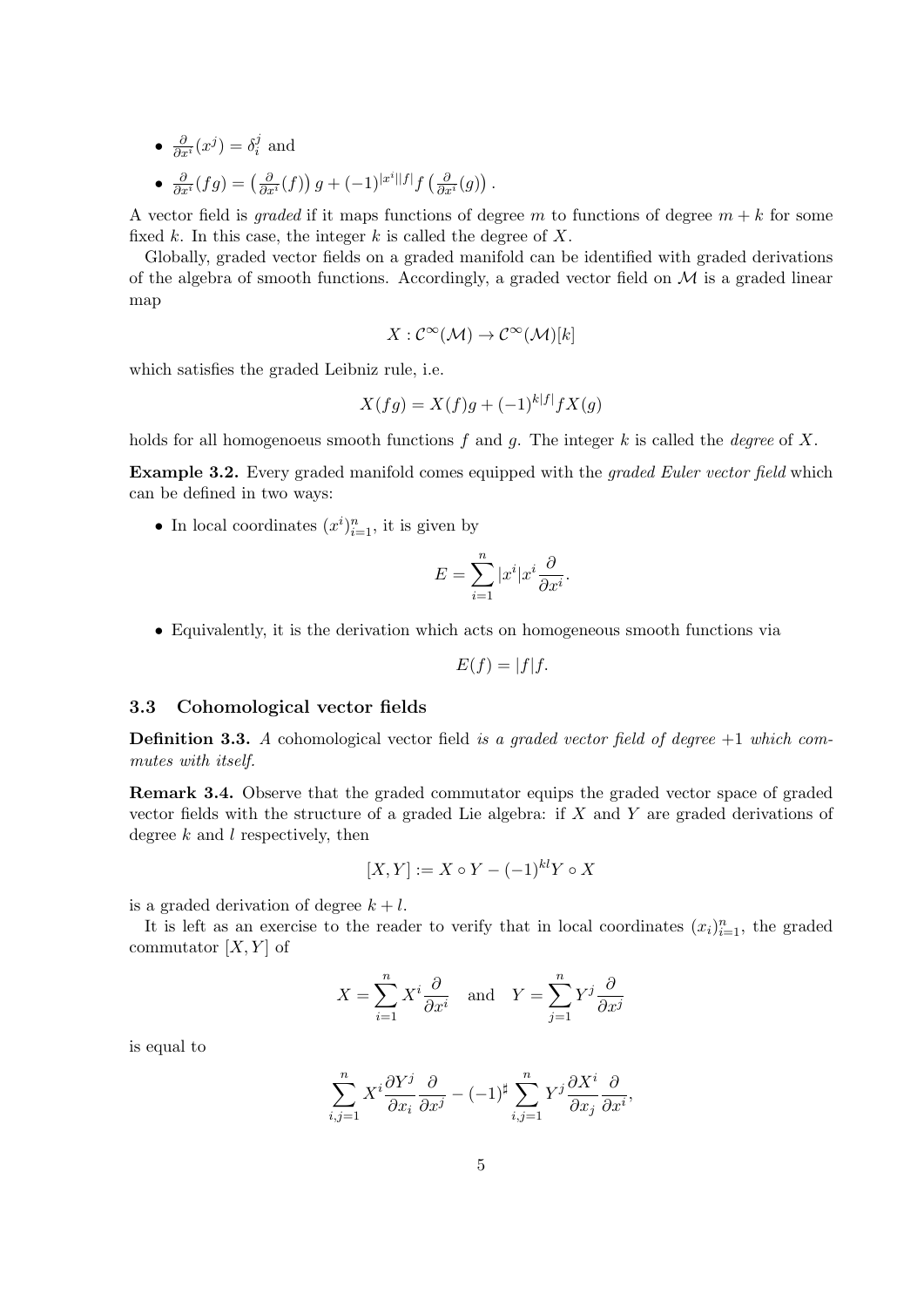for some appropriate sign  $\sharp$ .

Futhermore, one can check that the degree of a graded vector field  $X$  is its eigenvalue with respect to the Lie derivative along  $E$ , i.e.

$$
[E, X] = \deg(X)X.
$$

Let  $Q$  be a graded vector field of degree  $+1$ , i.e.  $Q$  is a linear map

$$
Q: \mathcal{C}^{\infty}(\mathcal{M}) \to \mathcal{C}^{\infty}(\mathcal{M})[1]
$$

which satisfies the graded Leibniz rule. Because of

$$
[Q, Q] = 2(Q \circ Q),
$$

every cohomological vector field on  $\mathcal M$  corresponds to a differential on the graded algebra of smooth functions  $\mathcal{C}^{\infty}(\mathcal{M})$ .

## Examples 3.5.

1. Consider the shifted tangent bundle  $T[1]M$ , whose algebra of smooth functions is equal to the algebra of differential forms  $\Omega(M)$ . The de Rham differential on  $\Omega(M)$  corresponds to a cohomological vector field  $Q$  on  $T[1]M$ .

We fix local coordinates  $(x^i)_{i=1}^n$  on M and denote the induced fiber coordinates on  $T[1]M$ by  $(dx^i)_{i=1}^n$ . In the coordinate system  $(x^i, dx^i)_{i=1}^n$ , the cohomological vector field Q is given by

$$
Q = \sum_{i=1}^{n} dx^{i} \frac{\partial}{\partial x^{i}}.
$$

2. Let  $\mathfrak g$  be a real, finite dimensional Lie algebra. The graded manifold  $\mathfrak g[1]$  carries a cohomological vector field Q which corresponds to the Chevalley-Eilenberg differential on  $\wedge \mathfrak{g}^* = \mathcal{C}^{\infty}(\mathfrak{g}[1]).$ 

In more detail, let  $(e_i)_{i=1}^n$  be a basis of  $\mathfrak{g}$ , and  $(f_{ij}^k)$  be the corresponding structure constants given by

$$
[e_i, e_j] = \sum_{k=1}^{n} f_{ij}^k e_k.
$$
 (1)

Then, the cohomological vector field Q reads

$$
\frac{1}{2} \sum_{i,j,k=1}^n x^i x^j f_{ij}^k \frac{\partial}{\partial x^k},
$$

where  $(x^i)_{i=1}^n$  are the coordinates on  $\mathfrak{g}[1]$  which correspond to the basis dual to  $(e_i)_{i=1}^n$ . Actually, one can check that  $[Q, Q] = 0$  is equivalent to the statement that the bracket  $[-, -]: \mathfrak{g} \otimes \mathfrak{g} \rightarrow \mathfrak{g}$  defined via formula (1) satisfies the Jacobi-identity.

3. One can generalize the last example in two directions: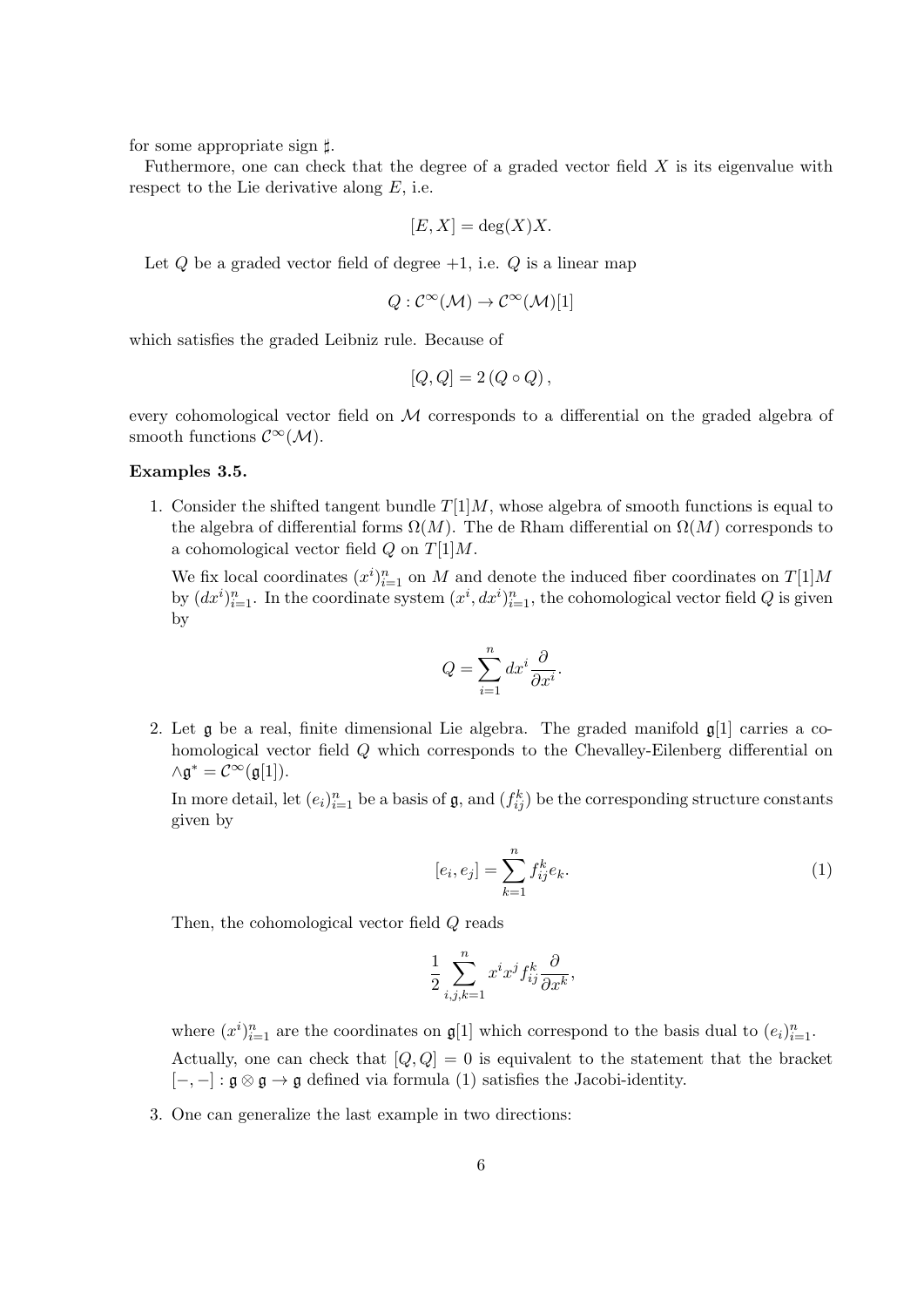- allowing for *higher degrees*: let  $V$  be a graded vector space with only finitely many non-zero homogeneous components, all of which are finite dimensional. Formal<sup>1</sup> cohomological vector fields on V are in one-to-one correspondence with  $L_{\infty}$ -algebra structures on V.
- allowing for a *non-trivial base*: let A be a vector bundle over a manifold M. Cohomological vector fields on  $A[1]$  are in one-to-one correspondence with Lie algebroids structures on A. This observation is due to Vaintrob [23].

Definition 3.6. A graded manifold endowed with a cohomological vector field is called a differential graded manifold, *or da manifold for short*.

A morphism of dg manifolds is a morphism of graded manifolds, with respect to which the cohomological vector field are related.

Remark 3.7. Morphisms of dg manifolds can be defined equivalently by requiring that the corresponding morphisms between the algebra of smooth functions is a chain map with respect to the differentials given by the cohomological vector fields.

**Remark 3.8.** So far we elaborated on the condition  $[Q, Q] = 0$  mostly from an algebraic perspective. However, it has also geometric significance, as we will see now. Assume  $X$  is a graded vector field of degree k on a graded manifold  $\mathcal{M}$ . We want to construct the flow of X, i.e. solve the ordinary differential equation

$$
\frac{dx^{i}(t)}{dt} = X^{i}(x(t))
$$
\n(2)

in a coordinate chart of  $\mathcal M$ , where X is given by

$$
\sum_{i=1}^{n} X^i \frac{\partial}{\partial x^i}.
$$

Observe that the degree of the components  $X^i$  is  $|x^i|+k$ . Consequently we have to assign degree  $-k$  to the time parameter t in order for the two sides of the flow equation to have the same degree. Although we will not introduce the concept of maps between graded manifolds until Section 5, let us mention that one can think of the solution of equation (2) as a map

$$
\mathbb{R}[k] \to \mathcal{M}.
$$

Now, assume that X is of degree  $+1$ . This implies that t is of degree  $-1$  and hence squares to zero. The expansion of the flow with respect to t looks like

$$
x^i(t) = x^i + tv^i
$$

where  $v^i$  is of degree  $|x^i| + 1$ . On the one hand, this implies

$$
\frac{dx^i(t)}{dt} = v^i
$$

 $1$ -Formal cohomological vector fields are elements of the completion of the space of vector fields with respect to the degree, i.e. one considers  $\hat{S}(V^*)\otimes V$  instead of  $S(V^*)\otimes V$ . The subset of (ordinary) cohomological vector fields corresponds to  $L_{\infty}$ -algebra structures on V whose structure maps  $V^{\otimes n} \to V[1]$  vanish for all but finitely many n.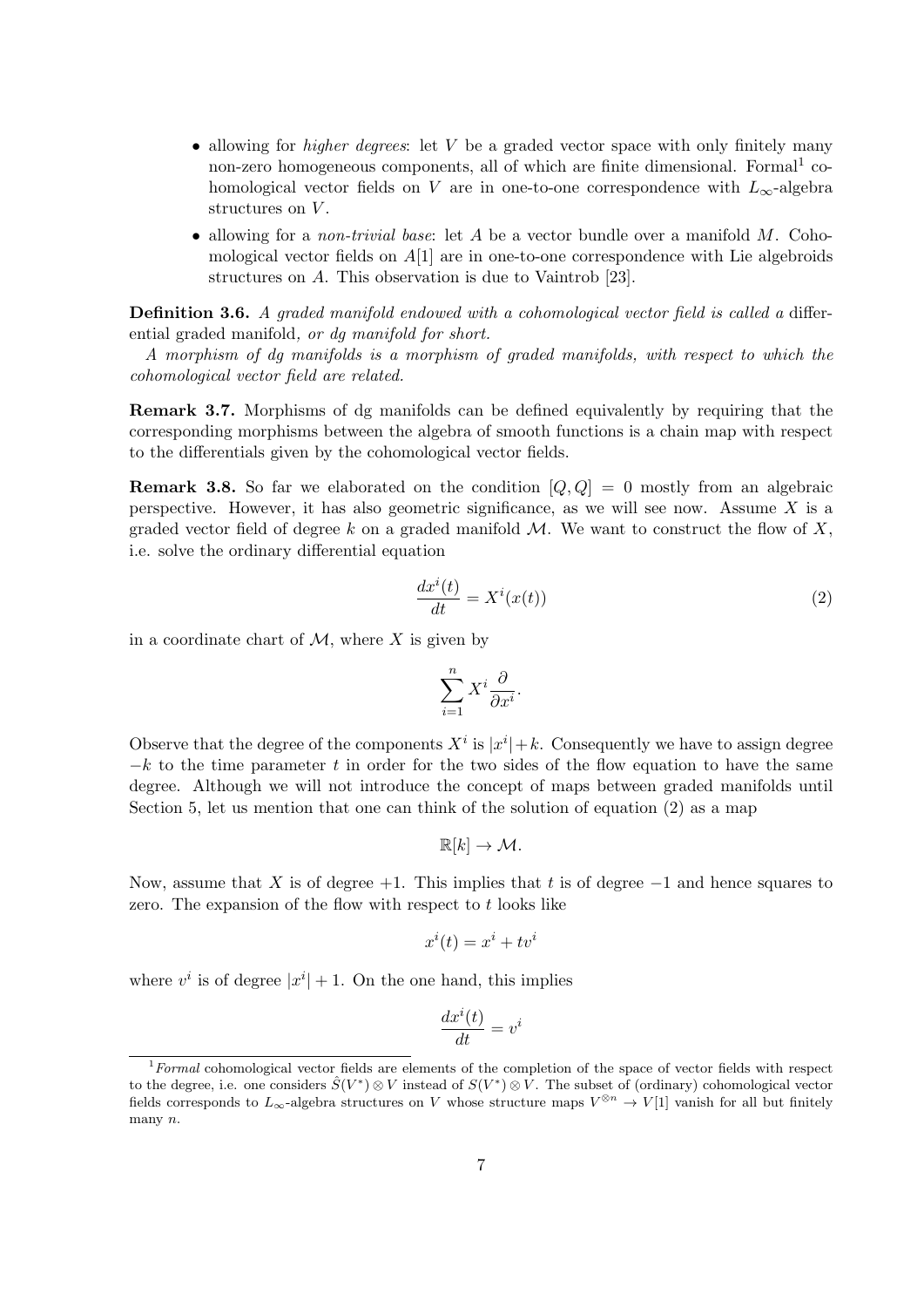while on the other hand,

$$
X^{i}(x(t)) = X^{i}(x) + t \sum_{j=1}^{n} \frac{\partial X^{i}}{\partial x^{j}} v^{j}
$$

holds. Using the flow equation, we obtain

$$
v^{i} = X^{i}(x)
$$
 and  $\sum_{j=1}^{n} \frac{\partial X^{i}}{\partial x^{j}} v^{j} = 0$ ,

which combines into

$$
\sum_{j=1}^{n} \frac{\partial X^{i}}{\partial x^{j}} X^{j} = 0 \quad \Leftrightarrow \quad [X, X] = 0.
$$

So  $[X, X] = 0$  turns out to be a necessary and sufficient condition for the integrability of X. This conclusion can be seen as a special instance of Frobenius Theorem for smooth graded manifolds, see [6].

## 4 Graded symplectic geometry

### 4.1 Differential forms

Locally, the algebra of differential forms on a graded manifold  $\mathcal M$  is constructed by adding new coordinates  $(dx^i)_{i=1}^n$  to a system of homogeneous local coordinates  $(x^i)_{i=1}^n$  of M. Moreover, one assigns the degree  $|x^{i}|+1$  to  $dx^{i}$ .

## Remark 4.1.

1. If  $x^i$  is a coordinate of odd degree,  $dx^i$  is of even degree and consequently

$$
(dx^i)^2 \neq 0.
$$

2. On an ordinary smooth manifold, differential forms have two important properties: they can be differentiated – hence the name differential forms – and they also provide the right objects for an integration theory on submanifolds. It turns out that on graded manifolds, this is no longer true, since the differential forms we introduced do not come along with a nice integration theory. To solve this problem, one has to introduce new objects, called 'integral forms'. The interested reader is referred to [14].

A global description of differential forms on M is as follows: the shifted tangent bundle  $T[1]\mathcal{M}$ carries a natural structures of a dg manifold with a cohomological vector field Q that reads

$$
\sum_{i=1}^{n} dx^{i} \frac{\partial}{\partial x^{i}}
$$

in local coordinates. The de Rham complex  $(\Omega(M), d)$  of M is  $\mathcal{C}^{\infty}(T[1]\mathcal{M})$ , equipped with the differential corresponding to the cohomological vector field Q.

Remark 4.2. The classical Cartan calculus extens to the graded setting: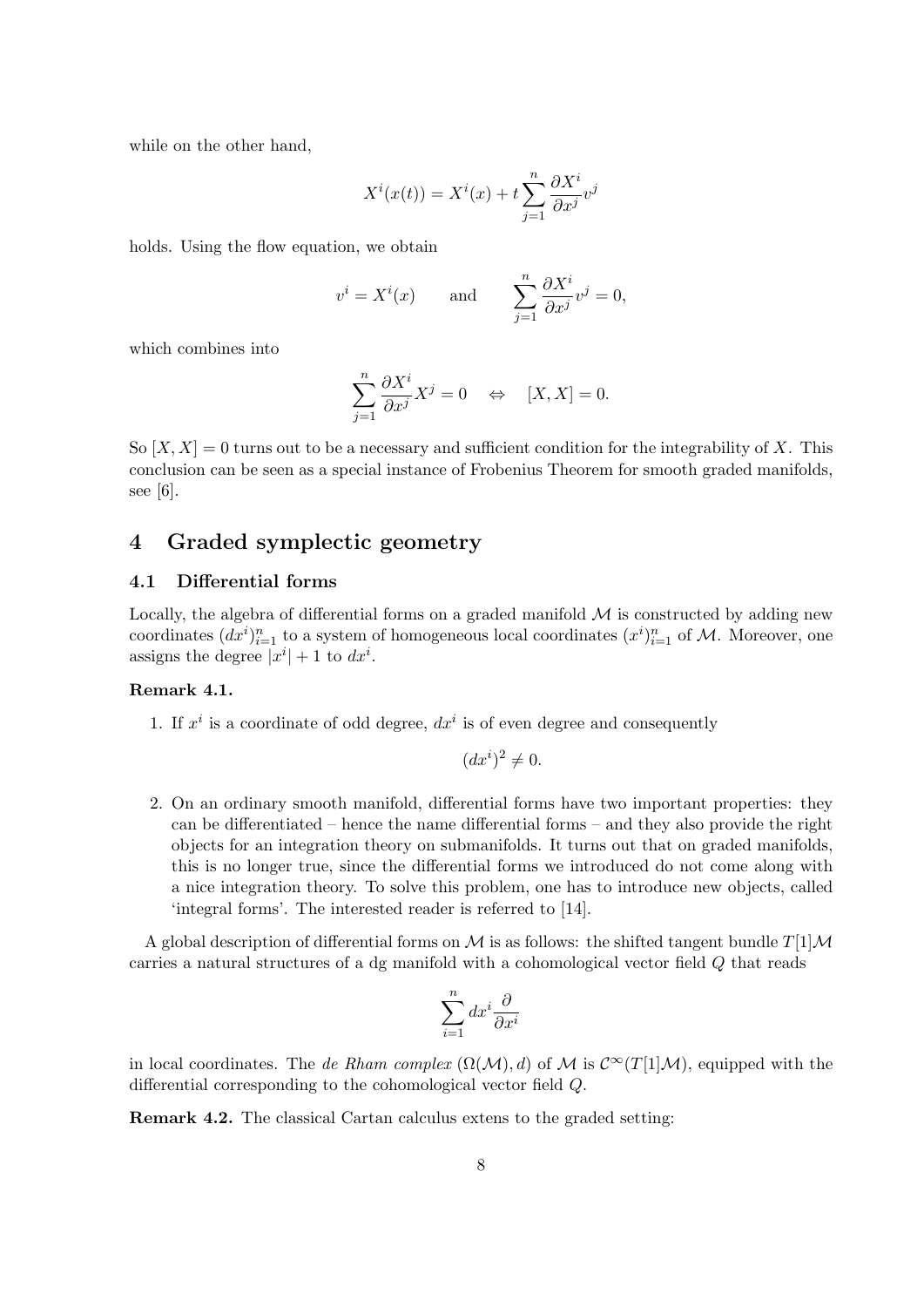1. Let X be a graded vector field on M and  $\omega$  a differential form. Assume their local expressions in a coordinate system  $(x^i)_{i=1}^n$  are

$$
X = \sum_{i=1}^{n} X^i \frac{\partial}{\partial x^i} \quad \text{and} \quad \omega = \sum_{i_1, \dots, i_k=1}^{n} \omega_{i_1 \dots i_k} dx^{i_1} \dots dx^{i_k}, \quad \text{respectively.}
$$

The *contraction*  $\iota_X \omega$  of X and  $\omega$  is given locally by

$$
\sum_{i_1,\dots,i_k=1}^n\sum_{l=1}^k \pm \omega_{i_1\cdots i_k}X^{i_l}dx^{i_1}\cdots \widehat{dx^{i_l}}\cdots dx^{i_k}.
$$

Alternatively – and to get the signs right – one uses the following rules:

- $\iota_{\frac{\partial}{\partial x^i}} dx^j = \delta_i^j$  $\frac{j}{i}$ ,
- $\iota_{\frac{\partial}{\partial x^i}}$  is a graded derivation of the algebra of differential forms of degree  $|x^i| 1$ .
- 2. The Lie derivative is defined via Cartan's magic formula

$$
L_X \omega := \iota_X d\omega + (-1)^{|X|} d\iota_X \omega.
$$

If one considers both  $\iota_X$  and d as graded derivations,  $L_X$  is their graded commutator [d,  $\iota_X$ ]. It follows immediately that

$$
[L_X, d] = 0
$$

holds.

Let us compute the Lie derivative with respect to the graded Euler vector field  $E$  in local coordinates  $(x<sup>i</sup>)$ . By definition

$$
L_E x^i = |x^i| x^i
$$

and consequently

$$
L_E dx^i = dL_E x^i = |x^i| dx^i.
$$

This implies that  $L_E$  acts on homogenous differential forms on  $\mathcal M$  by multiplication by the difference between the *total degree* – i.e. the degree in  $\mathcal{C}^{\infty}(T[1]\mathcal{M})$  – and the *form degree* – which is given by counting the 'd's, loosly speaking. We call this difference the *degree* of a differential form  $\omega$  and denote it by deg  $\omega$ .

## 4.2 Basic graded symplectic geometry

**Definition 4.3.** A graded symplectic form of degree k on a graded manifold  $M$  is a two-form  $\omega$  which has the following properties:

- $\omega$  is homogeneous of degree k,
- $\omega$  is closed with respect to the de Rham differential,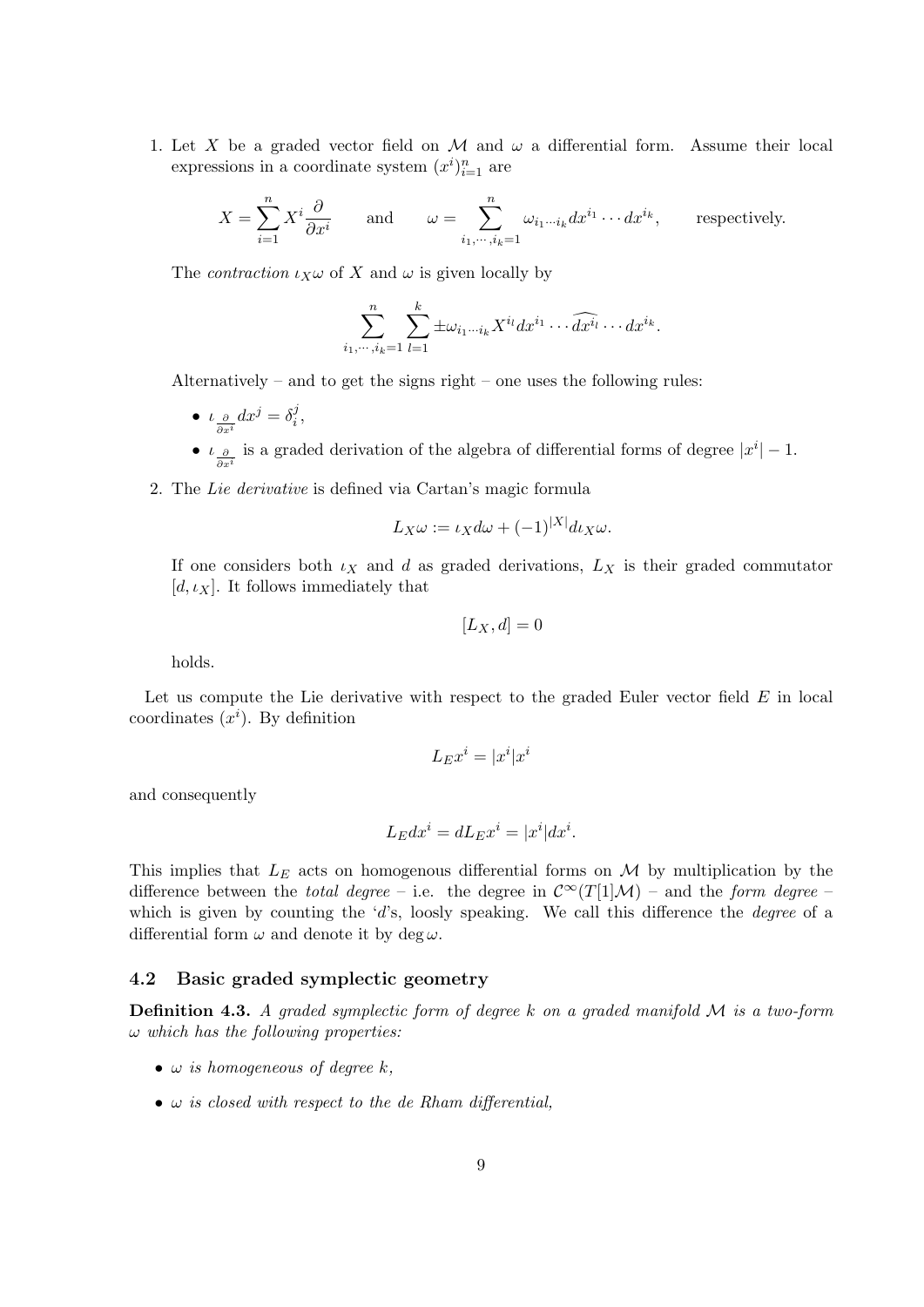$\bullet$   $\omega$  is non-degenerate, i.e. the induced morphism of graded vector bundles

$$
\omega: T\mathcal{M} \to T^*[k]\mathcal{M}
$$

is an isomorphism.

A graded symplectic manifold of degree k is a pair  $(M, \omega)$  of a graded manifold M and a graded symplectic form  $\omega$  of degree k on M.

## Examples 4.4.

- 1. Ordinary symplectic structures on smooth manifolds can be seen as graded symplectic structures.
- 2. Let V be a real vector space. The contraction between V and  $V^*$  defines a symmetric non-degenerate pairing on  $V \oplus V^*$ . This pairing is equivalent to a symplectic form of degree  $k+l$  on  $V[k] \oplus V^*[l]$ .
- 3. Consider  $\mathbb{R}[1]$  with the two-form  $\omega = dxdx$ . This is a symplectic form of degree 2.

**Lemma 4.5.** Let  $\omega$  be a graded symplectic form of degree  $k \neq 0$ . Then  $\omega$  is exact.

Proof. One computes

$$
k\omega = L_E \omega = d\iota_E \omega.
$$

This implies  $\omega = \frac{d\iota_E \omega}{k}$ 

**Definition 4.6.** Let  $\omega$  be a graded symplectic form on a graded manifold M. A vector field X is called ...

- symplectic if the Lie derivative of  $\omega$  with respect to X vanishes, i.e.  $L_X \omega = 0$ ,
- Hamiltonian if the contraction of X and  $\omega$  is an exact one-form, i.e. there is a smooth function H such that  $\iota_X \omega = dH$ .

**Lemma 4.7.** Suppose  $\omega$  is a graded symplectic form of degree k and X is a symplectic vector field of degree l. If  $k + l \neq 0$ , then X is Hamiltonian.

Proof. By definition, we have

$$
[E, X] = lX \qquad \text{and} \qquad L_X \omega = d \iota_X \omega = 0.
$$

Set  $H := \iota_E \iota_X \omega$  and compute

$$
dH = d\iota_E \iota_X \omega = L_E \iota_X \omega - \iota_E d\iota_X \omega = \iota_{[E,X]} \omega = (k+l)\iota_X \omega.
$$

Hence  $\iota_X \omega = \frac{dH}{k+1}$  $k+l$ . The contract of the contract of the contract of the contract of the contract of the contract of the contract<br>The contract of the contract of the contract of the contract of the contract of the contract of the contract o

Remark 4.8. Lemma 4.5 and Lemma 4.7 can be found in [16].

. The contract of the contract of the contract of the contract of the contract of the contract of the contract<br>The contract of the contract of the contract of the contract of the contract of the contract of the contract o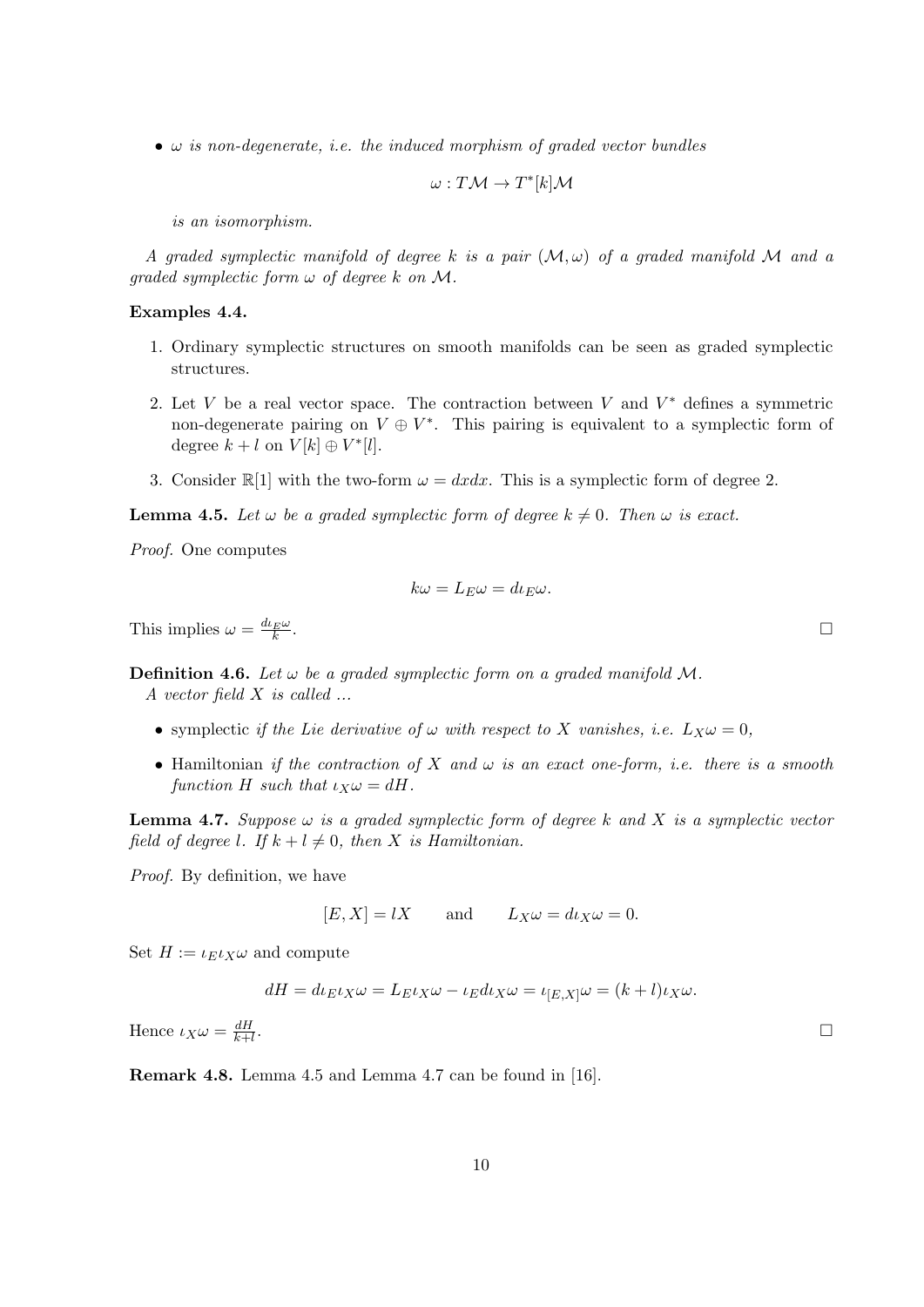**Example 4.9.** Let  $(\mathcal{M}, \omega)$  be a graded symplectic manifold and Q a symplectic cohomological vector field. By definition, the degree of  $Q$  is 1. Lemma 4.7 implies that  $Q$  is Hamiltonian if  $k = \deg \omega \neq -1$ . We remark that the exceptional case  $k = -1$  is also relevant since it appears in the BV-formalism  $([4, 19, 22])$ .

Assume that Q is Hamiltonian. Similar to the ungraded case, the graded symplectic form induces a bracket {−, −} via

$$
\{f,g\} := (-1)^{|f|+1} X_f(g)
$$

where  $X_f$  is the unique graded vector field that satisfies  $\iota_{X_f} \omega = df$ . It can be checked that {−, −} satisfies relations similar to the ordinary Poisson bracket. Using the bracket, one can express Q with the help of a Hamiltonian function S by

$$
Q = \{S, -\}.
$$

Since

$$
[Q, Q](f) = \{\{S, S\}, f\}
$$

The relation  $[Q, Q] = 0$  is equivalent to  $\{S, S\}$  being a constant.

Observe that S can be chosen of degree  $k + 1$ , while the bracket  $\{-, -\}$  decreases the degree by k. Consequently, the degree of  $\{S, S\}$  is  $k+2$ . Since constants are of degree 0,  $k \neq -2$  implies

 $\{S, S\} = 0.$ 

This last equation is known as the *classical master equation*.

Definition 4.10. A graded manifold endowed with a graded symplectic form and a symplectic cohomological vector field is called a differential graded symplectic manifold, or dg symplectic manifold for short.

## 4.3 Examples of dg symplectic manifolds

Next, we study some special cases of dg symplectic manifolds  $(M, \omega, Q)$ , where we assume the cohomological vector field  $Q$  to be Hamiltonian with Hamiltonian function  $S$ . As before,  $k$ denotes the degree of the graded symplectic form  $\omega$ . As mentioned before, the case  $k = -1$ occures in the BV-formalism ([4] and [19, 22]).

- 1. Consider the case  $k = 0$ . This implies that S is of degree 1. Since the degree of the graded symplectic form is zero, it induces an isomorphism between the coordinates of positive and negative degree. Assuming that  $S$  is non-trivial, there must be coordinates of positive degree – and hence of negative degree as well. We remark that the situation just described appears in the BFV-formalism ([2, 3]).
- 2. Suppose  $k > 0$  and that all the coordinates are of non-negative degree. Dg symplectic manifolds with that property were called dg symplectic  $N$ -manifolds by P. Severa, (letter nr. 8 of [20] and [21]). Let us look at the case  $k = 1$  and  $k = 2$  in more detail:
	- (a)  $k = 1$ . The graded symplectic structure induces an isomorphism between the coordinates of degree 0, which we denote by  $(x^i)_{i=1}^n$ , and the coordinates in degree 1,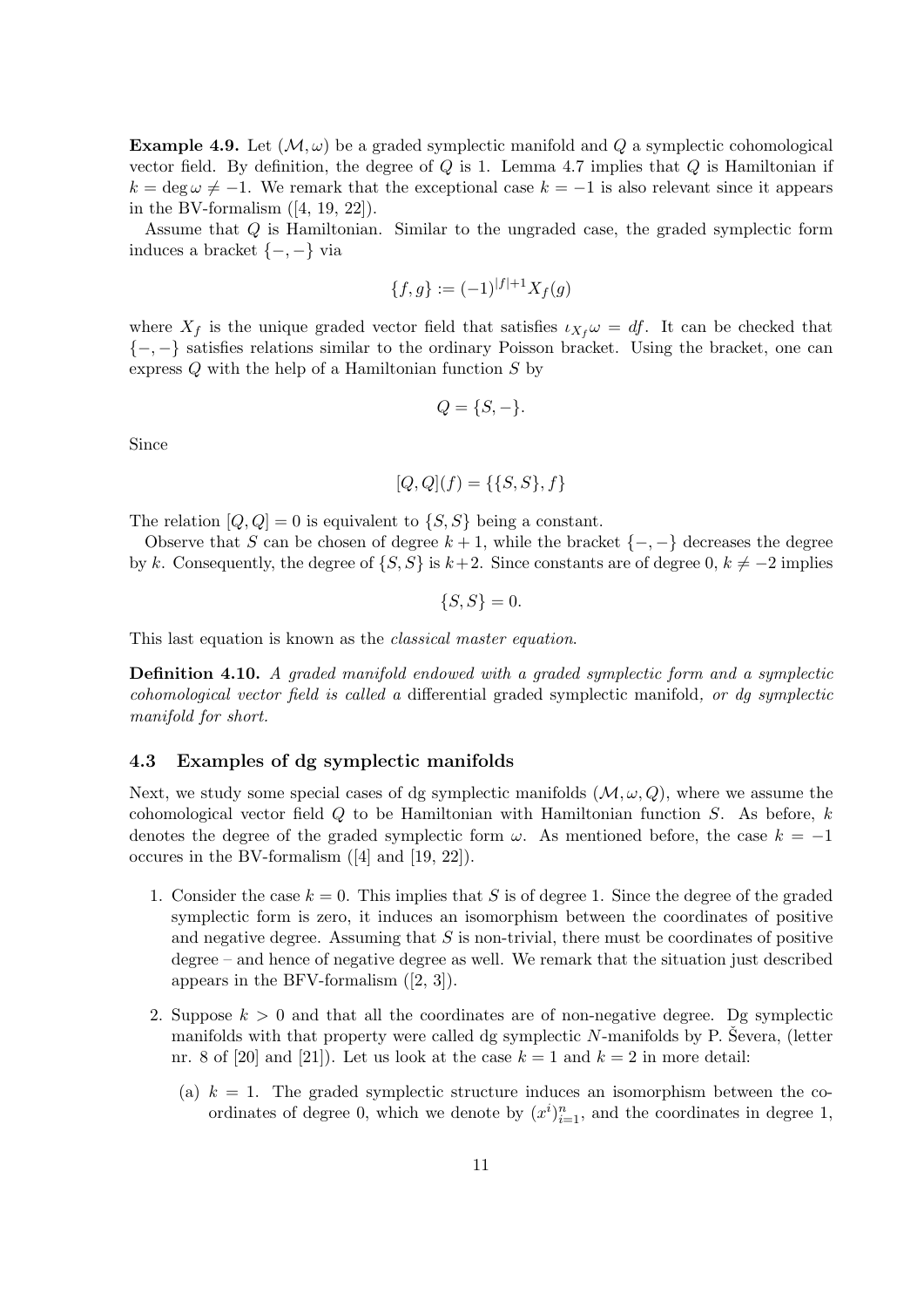which we denote by  $(p_i)_{i=1}^n$ . All other degrees are excluded, since the would imply that coordinates of negative degree are around.

The Hamiltonian S has degree 2, so locally it must be of the form

$$
S = \frac{1}{2} \sum_{i,j=1}^{n} \pi^{ij}(x) p_i p_j.
$$

Hence, locally  $S$  corresponds to a bivector field and the classical master equation  $\{S, S\} = 0$  implies that S actually corresponds to a Poisson bivector field. This also holds globally, as the following Theorem due to A. Schwarz ([19]) asserts:

**Theorem 4.11.** Let  $(\mathcal{M}, \omega)$  be a graded symplectic structure of degree 1. Then  $(M, \omega)$  is symplectomorphic to  $T^*$ [1] $M$ , equipped with the standard symplectic form. Moreover, one can choose M to be an ordinary manifold.

The Theorem provides us with an isomorphism

$$
\mathcal{C}^{\infty}(\mathcal{M}) \cong \mathcal{C}^{\infty}(T^{*}[1]M) = \Gamma(\wedge TM),
$$

which maps the bracket  $\{-, -\}$  induced by  $\omega$  to the Schouten-Nijenhuis bracket on Γ( $\Lambda TM$ ). A smooth function S of degree 2 is mapped to a bivector field π and if S satisfies the classical master equation,  $\pi$  will be Poisson.

Hence, there is a one-to-one correspondence



(b)  $k = 2$ . It was noticed by P. Severa (see letter nr. 7 of [20]) that there is a one-to-one correspondence

isomorphism classes of dg symplectic *N*-manifolds of degree 2  
\n
$$
\downarrow \qquad \qquad \downarrow \qquad \qquad \downarrow
$$
\n
$$
\downarrow
$$

isomorphism classes of Courant algebroids.

We will not spell out the details of this correspondence – the interested reader can find them in  $[20]$  or  $[16]$ .

Observe that the degree of the graded symplectic form  $\omega$  allows for coordinates in degree 0, 1 and 2. We denote them by  $(x^i)_{i=1}^n$ ,  $(\xi^{\alpha})_{\alpha=1}^A$  and  $(p_i)_{i=1}^n$ , respectively. The graded symplectic form can be written as

$$
\omega = \sum_{i=1}^n dp_i dx^i + \frac{1}{2} \sum_{\alpha,\beta=1}^n d(g_{\alpha\beta}(x)\xi^{\alpha}) d\xi^{\beta},
$$

where  $(g_{\alpha\beta})$  is a symmetric non-degenerate form.

Globally, the graded symplectic form  $\omega$  corresponds to  $T^*[2]M$  and an additional vector bundle  $E$  over  $M$ , equipped with a non-degenerate fibre pairing  $g$ .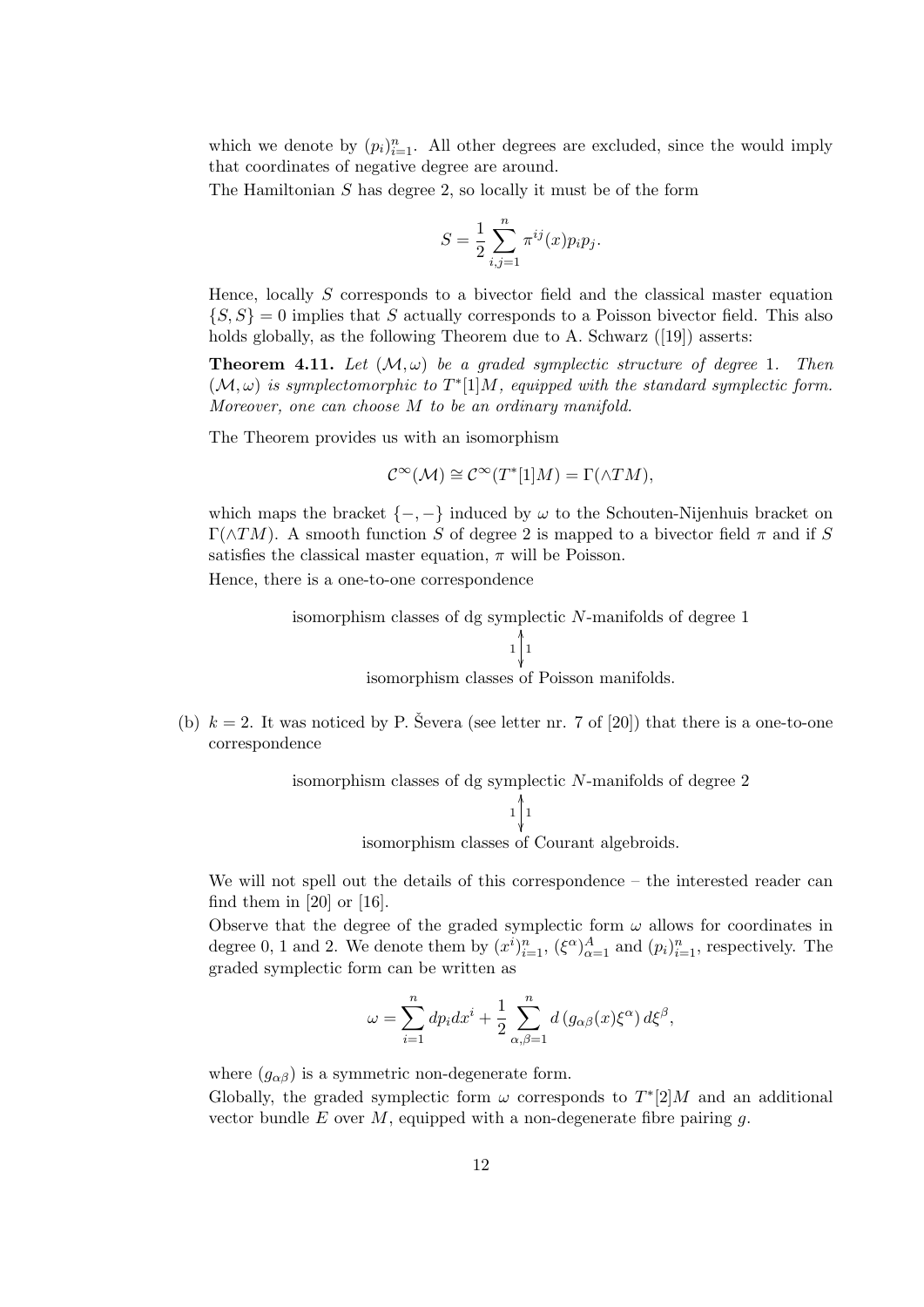A Hamiltonian function S for a cohomological vector field on such a graded manifold is locally of the form

$$
S = \sum_{i,\alpha} \rho_{\alpha}^{i}(x) p_{i} \xi^{\alpha} + \frac{1}{6} \sum_{\alpha,\beta,\gamma} f_{\alpha\beta\gamma}(x) \xi^{\alpha} \xi^{\beta} \xi^{\gamma}.
$$

The first term corresponds to a bundle map  $\rho : E \to TM$ , while the second one gives a bracket  $[-,-]$  on  $\Gamma(E)$ .

The classical master equation  $\{S, S\} = 0$  is equivalent to the statement that  $(\rho, [-, -])$ equips  $(E, g)$  with the structure of a Courant algebroid.

(c) Following J. Grabowski ([11]), it is possible to include generalized complex structures on Courant algebroids in the graded picture as follows: Assume that  $S$  is a Hamiltonian function for a symplectic cohomological vector field on a graded symplectic manifold of degree 2. We want to construct a two-parameter family of solutions of the classical master equation, i.e. we look for a smooth function  $T$  of degree 3 such that

$$
\{\alpha S + \beta T, \alpha S + \beta T\} = 0
$$

is satisfied for all constants  $\alpha$  and  $\beta$ .

An important class of solutions arises when one finds a smooth function  $J$  of degree 2 such that  $T = \{S, J\}$  satisfies  $\{T, T\} = 0$ . Under these circumstances, T will solve the above two-parameter version of the classical master equation. One way to assure  ${T, T} = 0$  is to require

$$
\{\{S, J\}, J\} = \lambda S
$$

to hold for some constant  $\lambda$ . Up to rescaling,  $\lambda$  is -1, 0 or 1. For  $\lambda = -1$ , such a smooth function J yields a generalized complex structure on the Courant algebroid corresponding to S, if J does not depend on the dual coordinates  $(p_i)_{i=1}^n$ .

### 4.4 Graded symplectic reduction

We recall some facts about reduction of presymplectic submanifolds. This can be extended to graded symplectic manifolds and provides a unified approach to the reduction of Poisson structures, Courant algebroids and generalized complex structures. This Subsection relies on [5], [6], [9] and [10], respectively.

**Definition 4.12.** Let  $(M, \omega)$  be a symplectic manifold. A submanifold  $i : S \hookrightarrow M$  is presymplectic if the two-form  $i^*\omega$  has constant rank.

In this case the kernel of  $i^*\omega$  forms an integrable distribution  $\mathcal D$  of S, called the characterisitic distribution, and we denote its space of leaves by  $S$ .

Example 4.13. A special class of presymplectic manifolds are *coisotropic* submanifolds. A submanifold S is coisotropic if for every point  $x \in S$ , the symplectic orthogonal of  $T_xS$  is contained in  $T_xS$ . Equivalently, one can require that S is given locally by the zero-set of constraints in involution, i.e. there is a submanifold chart of S with coordinates  $(x^i, y^a)$  such that

• S is given locally by  $\{y^a \equiv 0\}$  and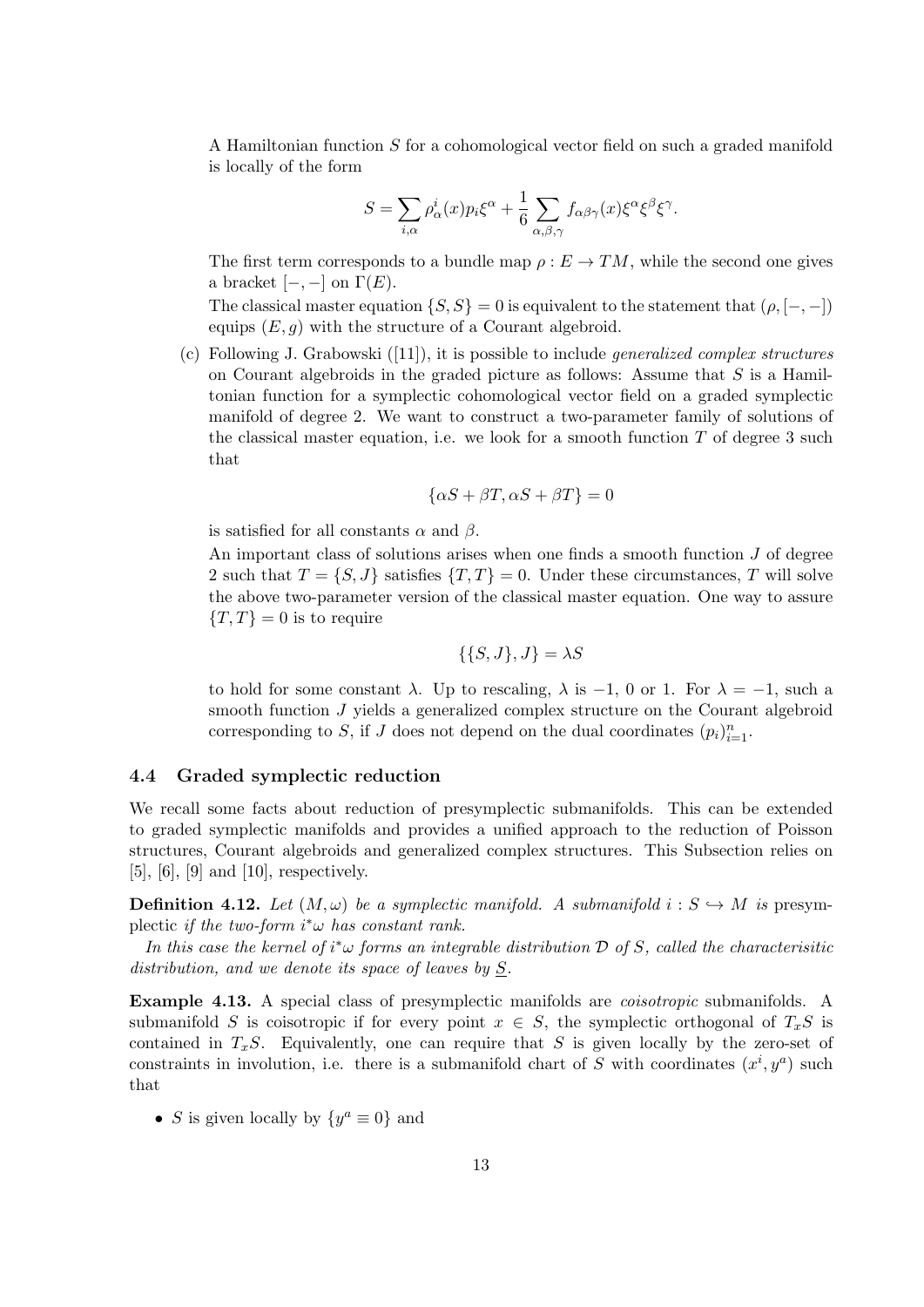• the Poisson bracket  $\{y^a, y^b\}$  of any two constraints lies in the ideal of the algebra of smooth functions generated by the transverse coordinates  $(y^a)$ .

**Lemma 4.14.** Let  $i : S \hookrightarrow M$  be a presymplectic submanifold of  $(M, \omega)$ . If  $S$  carries a smooth structure such that the canonical projection

 $\pi: S \to S$ 

is a submersion, there is a unique symplectic structure  $\underline{\omega}$  on  $\underline{S}$  which statisfies

 $\pi^*\underline{\omega} = i^*\omega.$ 

**Remark 4.15.** From now on, we will always assume that  $S$  can be equipped with a smooth structure such that the natural projection from  $S$  is a submersion. Assuming this, the symplectic manifold  $(S, \omega)$  is called the *reduction* of S.

**Definition 4.16.** Let  $i : S \hookrightarrow M$  be a presymplectic submanifold of  $(M, \omega)$ . A function  $f \in C^{\infty}(M)$  is called

- S-reducible, if  $i^*f$  is invariant under the characteristic distribution  $\mathcal{D}$ .
- strongly S-reducible, if the Hamiltonian vector field of f is tangent to S.

#### Lemma 4.17.

• Let f be an S-reducible function. There is a unique smooth function  $f$  on  $S$  satisfying

$$
\pi^* f = i^* f.
$$

- Let f be strongly S-reducible. Then the following assertions hold:
	- 1. f is S-reducible.
	- 2. The restriction  $X_f |_{S}$  of the Hamiltonian vector field of f to S is projectable, i.e.

$$
[X_f|_S,\mathcal{D}]\subset\mathcal{D}.
$$

This implies that there is a unique vector field  $\underline{X}_f$  on  $\underline{S}$  which is  $\pi$ -related to  $X_f|_S$ , *i.e.*  $T_x \pi(X_f)_x = (\underline{X}_f)_{\pi(x)}$  holds for all  $x \in S$ .

3. The vector field  $\underline{X}_f$  is the Hamiltonian vector field of  $\underline{f}$ .

*Proof.* Let f be an S-reducible function. To establish the existence and uniqueness of f, one observes that  $i^*f$  is constant along the fibres of

$$
\pi:S\to\underline{S}
$$

and hence descends to a function f on  $S$ . Smoothness of f follows from the assumption that  $\pi$ is a surjective submersion, which implies that a function on  $S$  is smooth if and only if its pull back by  $\pi$  is.

From now on, let f be a strongly S-reducible function. We first show that f is also S-reducible, i.e. that it is invariant under the characteristic distribution  $D$  of  $S$ . The identities

$$
L_X i^* f = \iota_X (di^* f) \qquad \text{and} \qquad (i^* df)(X) = i^* \omega(X_f |_{S}, X),
$$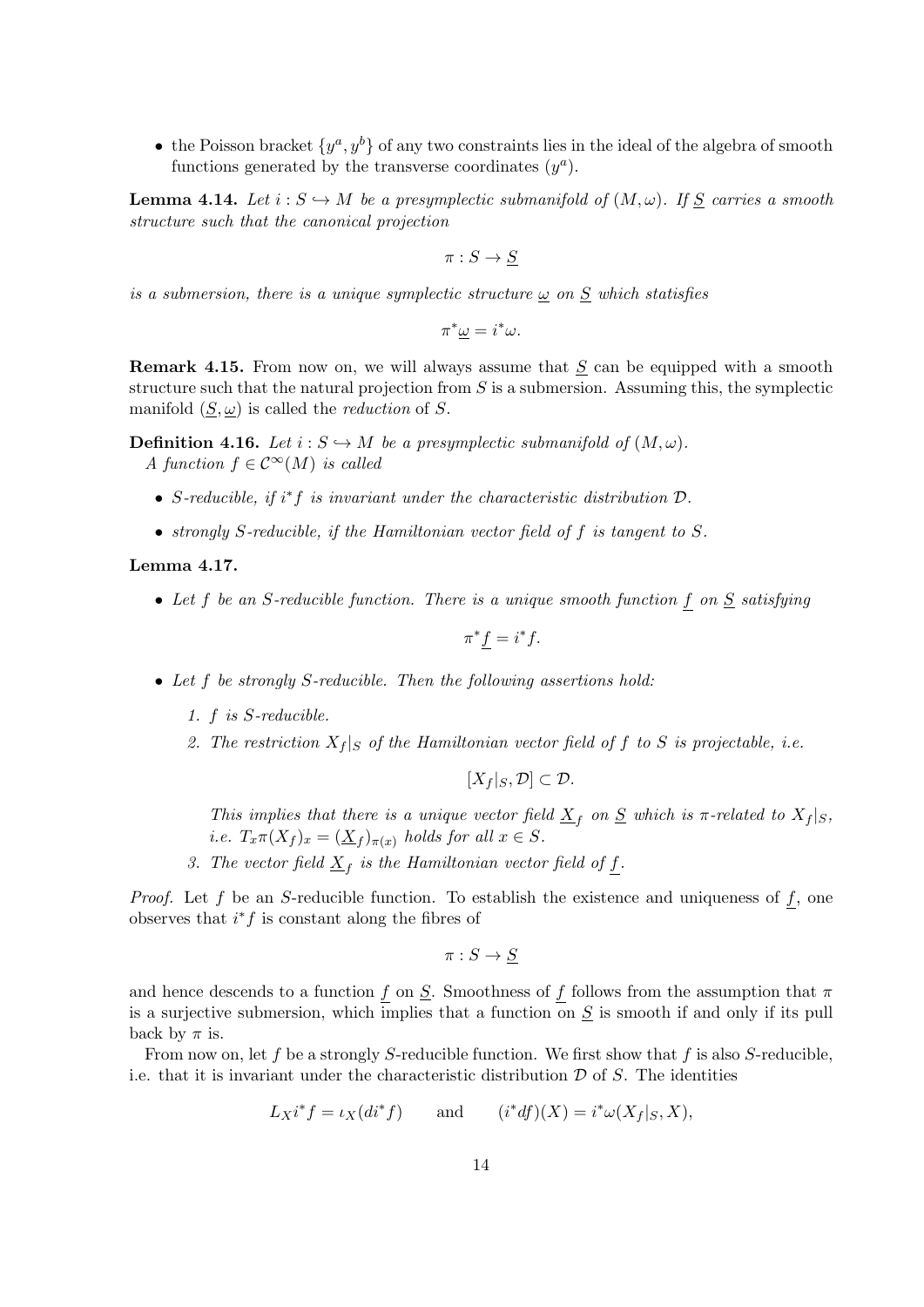where  $X_f$  is the Hamiltonian vector field of f, imply

$$
L_Xi^*f=0
$$

for all  $X \in \Gamma(\mathcal{D})$ , since  $\mathcal D$  is the kernel of  $i^*\omega$ .

Next, we claim that the commutator of  $X_f|_S$  and an arbitrary vector field X on S, with values in  $D$ , is a vector field with values in  $D$  too. To this end, we compute

$$
\iota_{[X,X_f]S}i^*\omega = ([L_X, \iota_{X_f]S}])i^*\omega = L_X(\iota_{X_f]S}i^*\omega) = L_Xi^*df = 0.
$$

This guarantees that

$$
X_f|_S(\pi^*g)
$$

is S-reducible and one can define a linear endomorphism of  $\mathcal{C}^{\infty}(\underline{S})$  by

$$
g \mapsto X_f|_S(\pi^*g).
$$

It is easy to check that this is a derivation of  $\mathcal{C}^{\infty}(\underline{S})$  and hence corresponds to a vector field  $\underline{X}_f$ on <u>S</u>. By construction,  $X_f|_S$  and  $\underline{X}_f$  are  $\pi$ -related; uniqueness of  $\underline{X}_f$  follows from  $\pi$  being a surjective submersion.

The final claim follows from

$$
\pi^*(d\underline{f}) = i^*df = \iota_{X_f|_S} i^*\omega = \pi^*(\iota_{\underline{X}_f}\underline{\omega}).
$$

**Lemma 4.18.** Let S be a coisotropic submanifold. Then the notion of S-reducibility is equivalent to the notion of strong S-reducibility.

## Remark 4.19.

- The above definitions and statements can be extended to graded symplectic manifolds.
- In the last Subsection, we saw that any Poisson manifold gives rise to a dg symplectic manifold  $(M, \omega)$  of degree 1 with Hamiltonian function  $\Theta$  of degree 2.

Let S be a graded presymplectic submanifold of M and suppose that  $\Theta$  is strongly reducible. Graded reduction yields a new graded symplectic manifold  $(\underline{S}, \underline{\omega})$  of degree 1. Moreover,  $\Theta$  induces a smooth function  $\underline{\Theta}$  on  $\underline{S}$  which satisfies

$$
\{\underline{\Theta}, \underline{\Theta}\} = X_{\underline{\Theta}}(\underline{\Theta}) = \underline{X}_{\Theta}(\underline{\Theta}) = \underline{X}_{\Theta}(\Theta) = 0.
$$

Hence, one obtains a new dg symplectic manifold of degree 1, which corresponds to a new Poisson manifold.

• Similarly, one can reduce dg manifolds of degree 2, which correspond to Courant algebroids. Furthermore, it is possible to include generalized complex structures if one assumes that the corresponding function  $J$  of degree 2 is strongly reducible as well.

Remark 4.20. It is also possible to extend Marsden-Weinstein reduction to graded symplectic manifolds by allowing Hamiltonian graded group actions, see [9].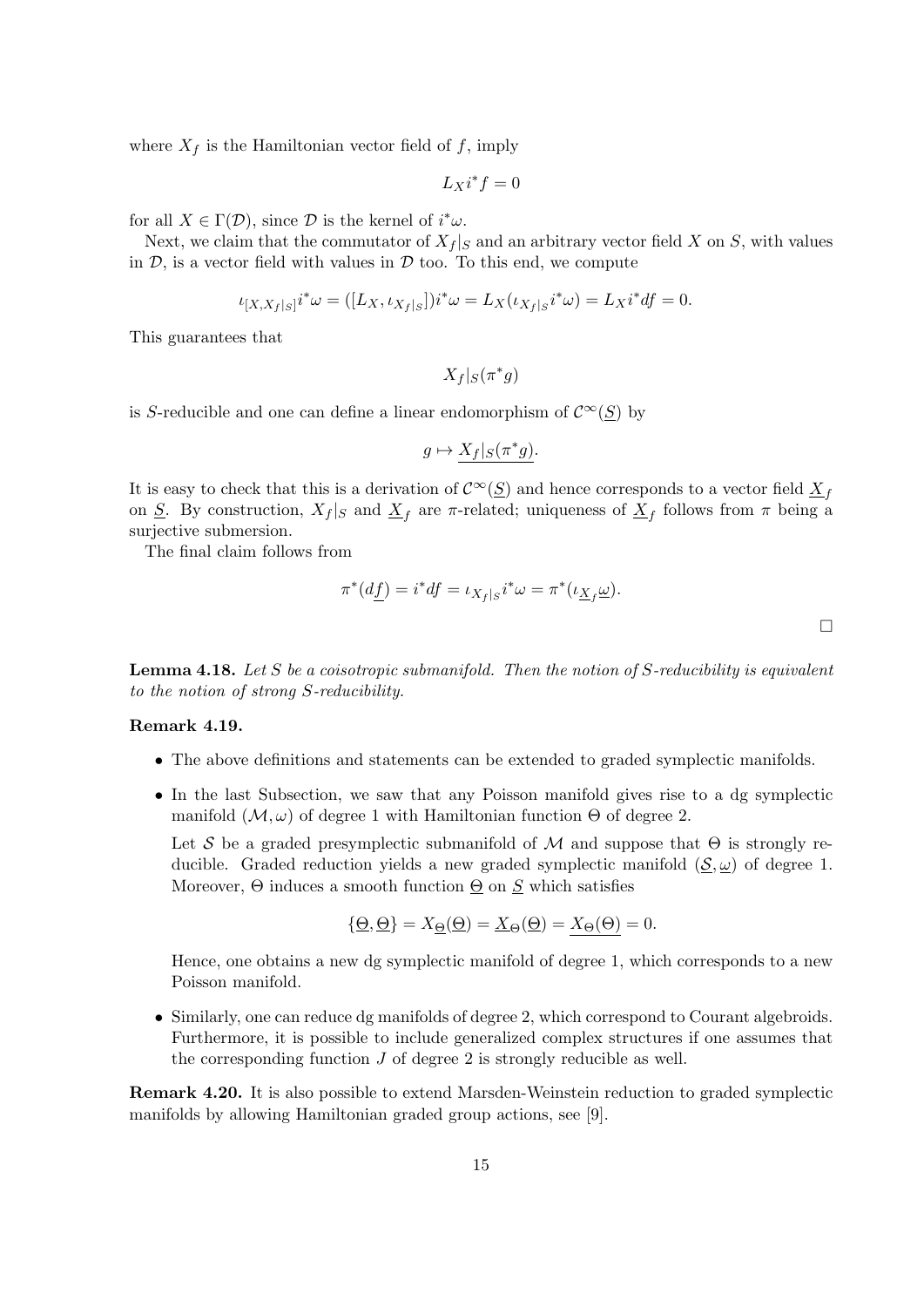Example 4.21. Let us consider the case of the dg symplectic manifolds arising from a Poisson manifold  $(M, \pi)$  in more detail. Recall that the corresponding graded symplectic manifold is  $\mathcal{M} := (T^*[1]M)$ , equipped with the standard symplectic form.

Every coisotropic submanifold  $S$  corresponds to a submanifold  $C$  of  $M$  and an integrable distrubtion B on C. Reducibility of the Hamiltonian function  $\Theta$ , which corresponds to the Poisson bivector field  $\pi$ , is equivalent to:

- 1. The image of the restriction of the bundle map  $\pi^{\sharp}: T^*M \to TM$  to the conormal bundle  $N^*C$  of C is contained in B.
- 2. For any two function f and q on M whose restriction to C is invariant with respect to the distribution B, the restriction of the Poisson bracket of f and g to C is invariant too.

Suppose that these conditions hold and that the leaf space  $\underline{M}$  of  $B$  admits a smooth structure such that the natural projection  $p: C \to M$  is a surjective submersion. Setting

$$
\{\underline{f},\underline{g}\}:=\{\widetilde{p^*f},\widetilde{p^*g}\},
$$

defines a Poisson structure on <u>M</u>. Here,  $p^*f$  denotes a smooth extension of  $p^*f$  to M,

What one recovers here is a particular case of Marsden-Ratiu reduction, see [15]. More interesting examples can be obtained by considering presymplectic submanifolds, see [9, 10].

## 5 An introduction to the AKSZ-formalism

The AKSZ-formalism goes back to the article [1] of M. Alexandrov, M. Kontsevich, A. Schwarz and O. Zaboronsky. It is a procedure that allows one to construct solutions to the classical master equation on mapping spaces between graded manifolds that are equipped with additional structures. Particularly interesting examples arise from mapping spaces between shifted tangent bundles and dg symplectic manifolds. This allows one to associate topological field theories to dg symplectic manifolds, encompassing examples such as Chern-Simons theory (on trivial principal bundles) and the Poisson-sigma model.

Let us describe the AKSZ-formalism in a nutshell. The 'input data' are:

- The source  $\mathcal{N}$ : a dg manifold, equipped with a measure which is invariant under the cohomological vector field.
- The target  $\mathcal{M}$ : a dg symplectic manifold, whose cohomological vector field is Hamiltonian.

Out of this, the AKSZ-formalism tailors:

- a graded symplectic structure on the space of maps  $\mathcal{C}^{\infty}(\mathcal{N},\mathcal{M})$  and
- $\bullet\,$  a symplectic cohomological vector field on  $\mathcal{C}^\infty (\mathcal{N},\mathcal{M}).$

Under mild conditions, symplectic cohomological vector fields are Hamiltonian and one might find a Hamiltonian function which commutes with itself under the Poisson bracket. Hence, in many cases the AKSZ-formalism produces a solution of the classical master equation on  $\mathcal{C}^{\infty}(\mathcal{N},\mathcal{M}).$ 

In the following, we 1) describe the relevant mapping spaces between graded manifolds and 2) give an outline of the AKSZ-formalism.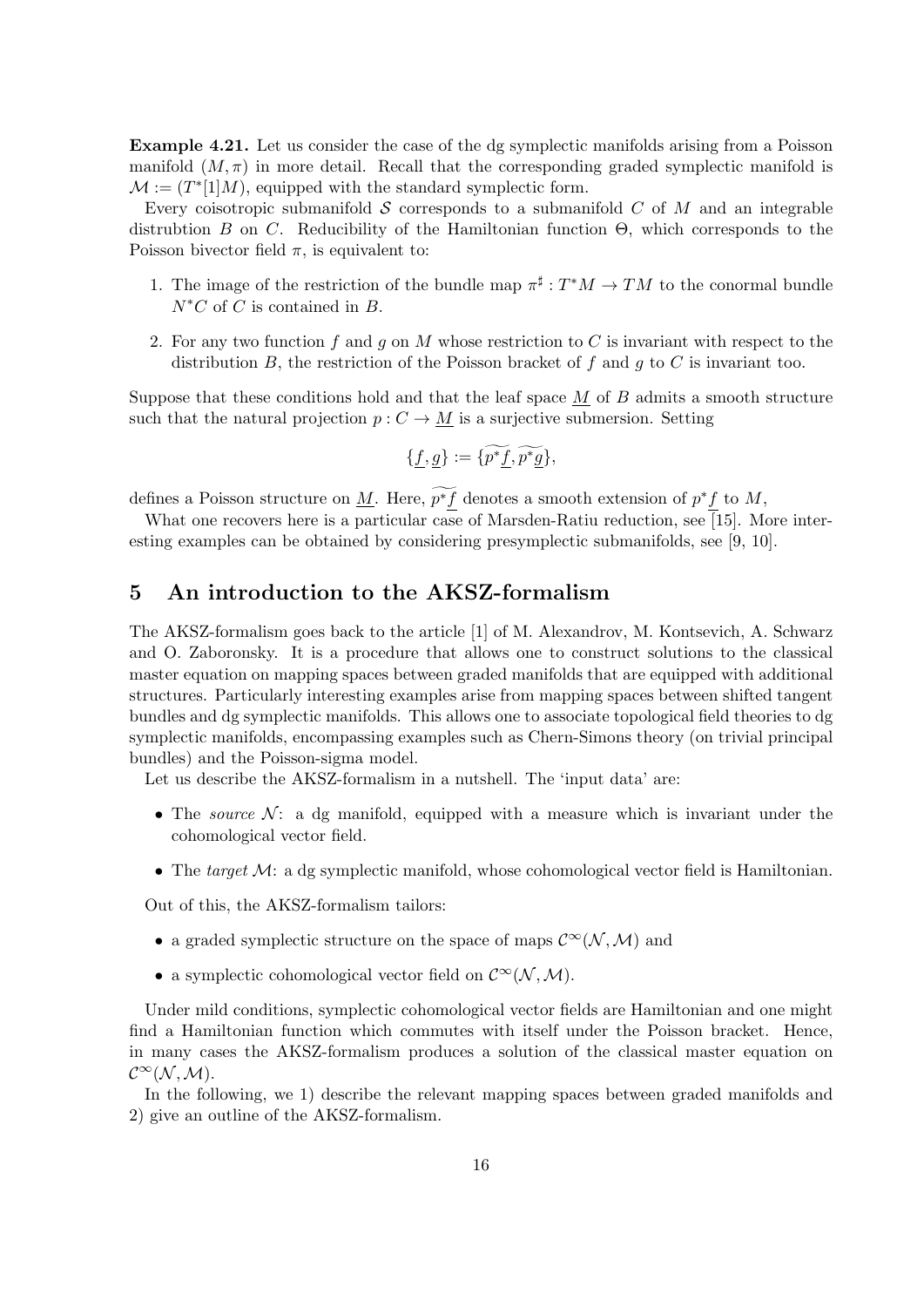### 5.1 Maps of graded manifolds

Given two graded manifold X and Y, the set of morphisms  $\text{Mor}(X, Y)$  was defined to be the set of morphisms of Z-graded algebras from  $\mathcal{C}^{\infty}(Y)$  to  $\mathcal{C}^{\infty}(X)$ .

The category of graded manifolds admits a monoidal structure  $\times$ , which is the coproduct of locally ringed spaces. From a categorical perspective, one might wonder whether the set  $Mor(X, Y)$  can be equipped with the structure of a graded manifold in a natural way, such that it is the adjoint to the monoidal structure, i.e. such that there is a natural isomorphism

$$
Mor(Z \times X, Y) \cong Mor(Z, Mor(X, Y))
$$

for arbitrary graded manifolds  $X, Y$  and  $Z$ .

This turns out not to be possible. However, there actually is a (usually infinite dimensional) graded manifold  $\text{Map}(X, Y)$  canonically associated to a pair  $(X, Y)$ , which satisfies

$$
Mor(Z \times X, Y) \cong Mor(Z, \mathrm{Map}(X, Y)).
$$

Moreover, there is a natural inclusion of  $\text{Mor}(X, Y)$  into  $\text{Map}(X, Y)$  as the submanifold of degree 0.

## Remark 5.1.

- 1. Usually,  $\text{Map}(X, Y)$  is an infinite-dimensional object. However, there are noteworthy finite dimensional examples such as  $\text{Map}(\mathbb{R}[1], X) = T[1]X$ .
- 2. The difference between Mor and Map can be illustrated in the following example: While Mor(X, R) is equal to the elements of  $\mathcal{C}^{\infty}(X)$  in degree 0, the mapping space Map(X, R) is equal to the whole of  $\mathcal{C}^{\infty}(X)$ .
- 3. Similarly, the infinitesimal object associated to the group of invertible morphisms from X to X is the Lie algebra of vector fields of degree  $0$ , whereas considering the group of invertible elements of the mapping space  $\mathrm{Map}(X, X)$  yields the graded Lie algebra of all vector fields on X

Remark 5.2. Let us spell out Mor and Map in the local picture, i.e. for two graded vector spaces  $V$  and  $W$ . One has

$$
Mor(V, W) = Mor(\mathcal{C}^{\infty}(W), \mathcal{C}^{\infty}(V)) = (W \otimes \mathcal{C}^{\infty}(V))^0
$$

where  $(W \otimes C^{\infty}(V))$  is considered as a graded vector space and the superscript 0 refers to the elements in degree 0. In contrast to this,

$$
\mathrm{Map}(V, W) = W \otimes C^{\infty}(V)
$$

holds

## 5.2 Lifting geometric structures

Geometric structures on the graded manifolds  $X$  and  $Y$  induce interesting structures on the mapping space  $\text{Map}(X, Y)$ . For instance, cohomogical vector fields on X and Y can be lifted to commuting cohomological vector fields on  $\mathrm{Map}(X, Y)$ . Another example is a graded symplectic structure on  $Y$  and an invariant measure on  $X$ , which allow one to construct a graded symplectic structure on  $\text{Map}(X, Y)$ . Let us elaborate on this in more detail: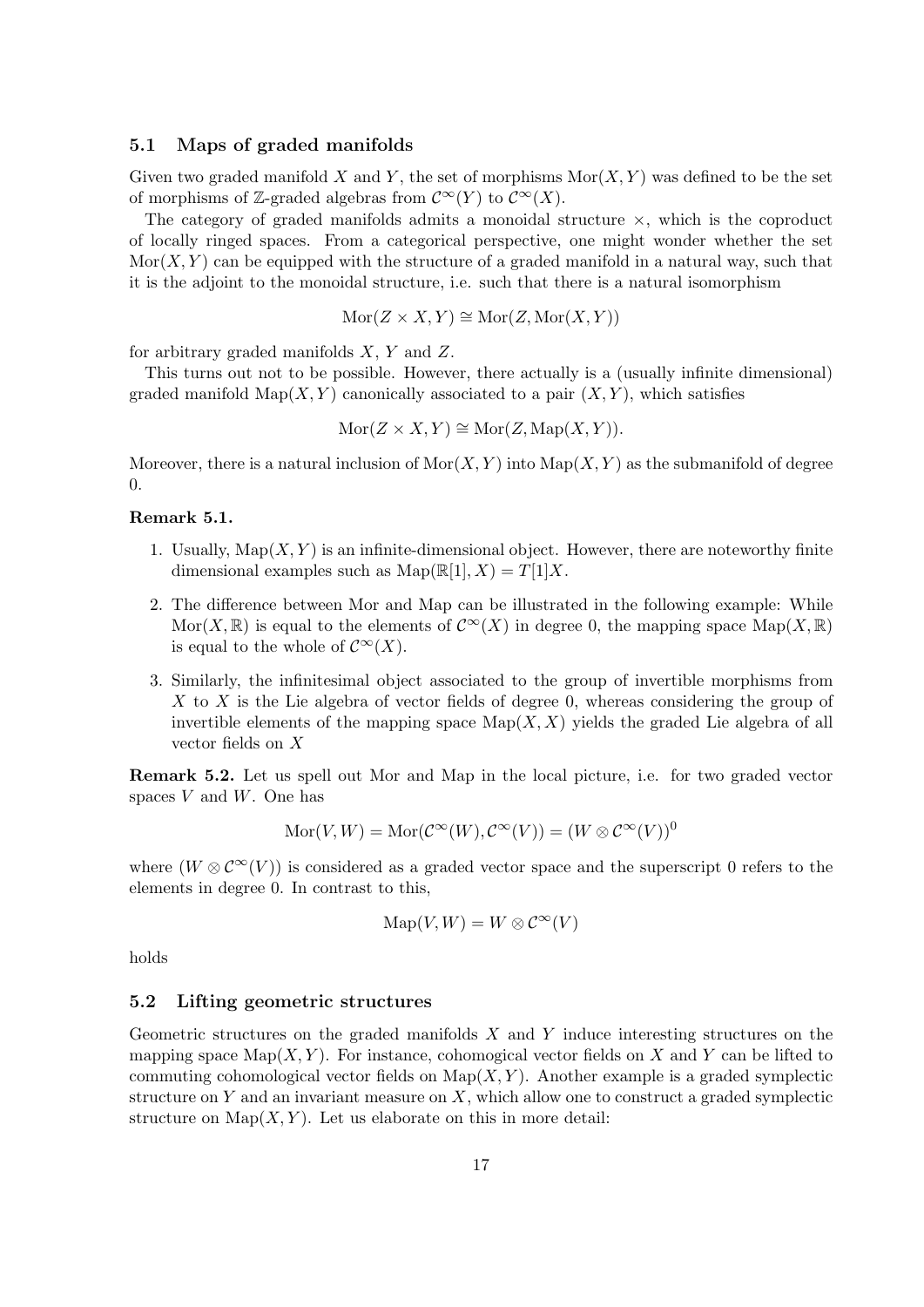1. The groups of invertible maps  $\text{Diff}(X)$  and  $\text{Diff}(Y)$  act on  $\text{Map}(X, Y)$  by composition and these two actions commute. Differentiation yields commuting infinitesimal actions

$$
\mathcal{X}(X) \longrightarrow L \longrightarrow \mathcal{X}(\mathrm{Map}(X,Y)) \longleftarrow R \longrightarrow \mathcal{X}(Y).
$$

Now, suppose  $Q_X$  and  $Q_Y$  are cohomological vector fields on X and Y. We denote their images under  $L$  – respectively  $R$  – by  $Q_X^L$  and  $Q_Y^R$ . Their sum

$$
Q := Q_X^L + Q_Y^R
$$

is then a cohomological vector field on  $\text{Map}(X, Y)$ .

2. Suppose Y carries a graded symplectic form  $\omega$ . Any form  $\alpha \in \Omega(Y)$  can be pulled back to a form on  $\text{Map}(X, Y) \times Y$  via the evaluation map

$$
ev: \mathrm{Map}(X, Y) \times X \to Y.
$$

To produce a differential form on the mapping space  $\text{Map}(X, Y)$ , some notion of push forward along X is required. To this end, the theory of Berezinian measures and Berezinian integration is needed – the interested reader might consult  $[14]$ . Basically, this is an extension of the usual (Lebesgue-) integration theory by adding the rule

$$
\int \xi d\xi = 1
$$

for each odd coordinate  $\xi$ . For instance, if one considers integration on a graded vector space V concentrated in odd degrees, the integration map

$$
\mathcal{C}^{\infty}(V) = \wedge V^* \to \mathbb{R}
$$

is just the projection to the top exterior product (which we identify with  $\mathbb{R}$ ). Another special case is provided by  $X = T[1]\Sigma$ , where  $\Sigma$  is some compact, smooth, oriented manifold. The graded manifold  $X$  carries a canonical measure which maps a function  $f$  on  $X$  to

$$
\int_X f := \int_{\Sigma} j(f),
$$

where j denotes the isomorphism between  $\mathcal{C}^{\infty}(X)$  and  $\Omega(\Sigma)$ .

Assuming that  $X = T[1]\Sigma$  is equipped with its canonical measure, we obtain a map

$$
\Omega(Y) \rightarrow \Omega(\text{Map}(X, Y))
$$

$$
\alpha \mapsto \hat{\alpha} := \int_X \text{ev}^*\alpha
$$

which is of degree  $-\dim(\Sigma)$ .

Furthermore, one can check that if  $\omega$  is a graded symplectic form of degree k on Y,  $\hat{\omega}$  is a graded symplectic form of degree  $k - \dim(Y)$  on  $\mathrm{Map}(X, Y)$ .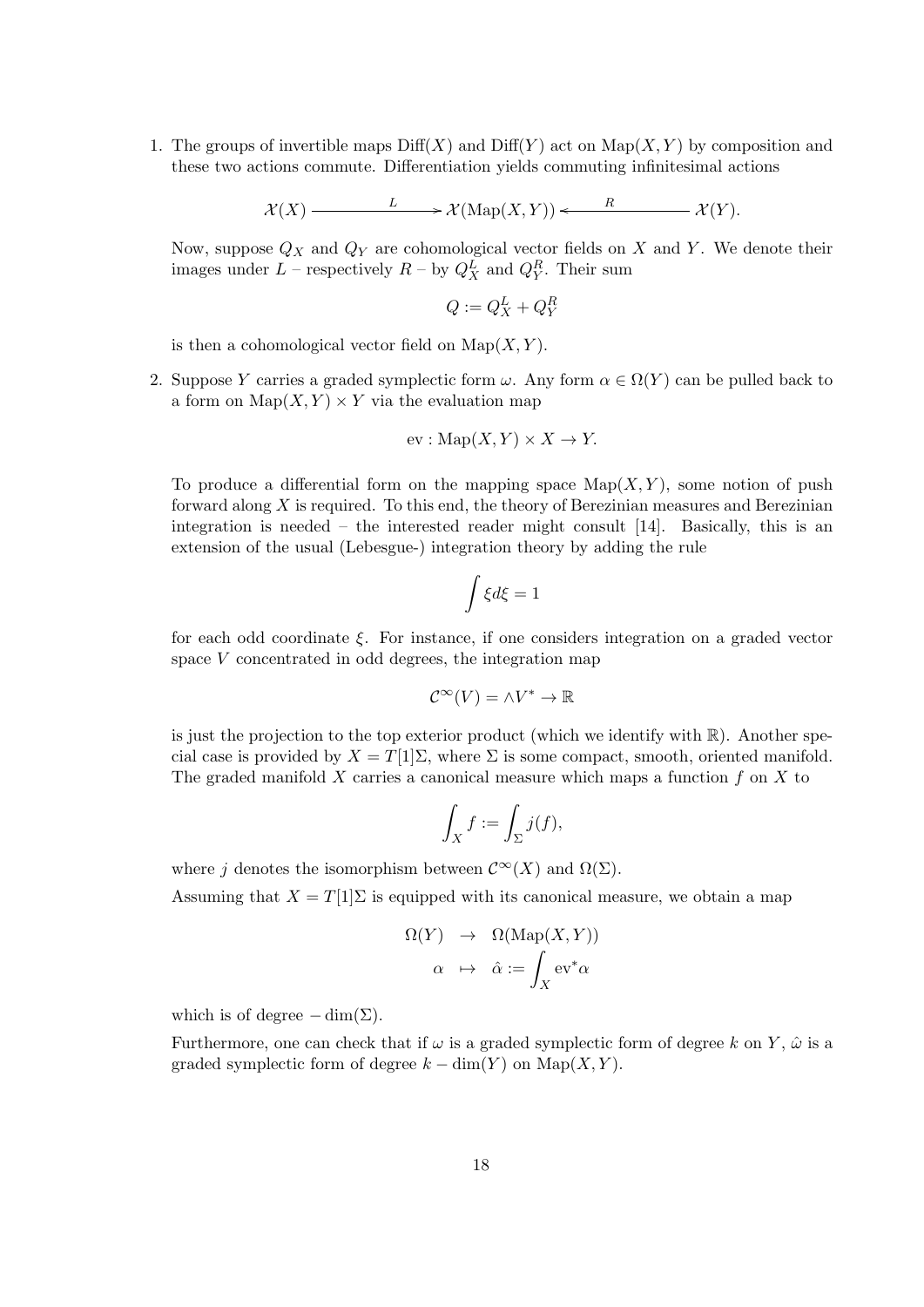3. We want to combine the structures obtained in 1.) and 2.). First, we assume that the cohomological vector field  $Q<sub>Y</sub>$  is Hamiltonian with Hamiltonian function  $\Theta$ . This implies that  $Q_Y^R$  is also Hamiltonian with respect to the graded symplectic structure  $\hat{\omega}$  – in fact,  $\Theta$  is a Hamiltonian function.

Concerning the source X, we concentrate on the case  $X = T[1]\Sigma$ , equipped with the cohomological vector field  $Q_X$  which corresponds to the de Rham differential. The canonical measure on  $X$  is invariant with respect to the cohomological vector field in the sense that

$$
\int_X Q_X(f) = 0
$$

holds for every smooth function f. It follows from invariance that  $Q_X^L$  is also Hamiltonian with respect to  $\hat{\omega}$ . We denote the Hamiltonian function by  $S_0$ .

**Example 5.3.** Let  $Y$  be a graded symplectic vector space of degree 1, equipped with the standard exact symplectic form d $\alpha$ . By Theorem 4.11, Y is symplectomorphic to  $T^*$ [1]V, for some vector space  $V$ . Moreover, a symplectic cohomological vector field on  $Y$  corresponds to a Poisson bivector field  $\pi$  on V. Suppose  $(q^i)$  are local coordinates on V and denote the dual fibre coordinates on  $T^*[1]V$  by  $(p_i)$ . The set of coordinates  $(q^i, p_i)$  of Y, together with a set of coordinates  $(x^i, dx^i)$  of  $X = T[1]\Sigma$ , induces a set of coordinates  $(X^i, \eta_i)$  on  $\text{Map}(X, Y)$ . In these coordinates, the Hamiltonian  $S_0$  for the lift of the de Rham differential on X to the mapping space reads

$$
S_0 = \pm \int_{\Sigma} \eta_i dX^i,
$$

while the Hamiltonian function for the lift of the cohomological vector field on  $Y$  is given by

$$
\hat{\Theta} = \frac{1}{2} \int_{\Sigma} \pi^{ij}(X) \eta_i \eta_j.
$$

The sum of  $S_0$  and  $\hat{\Theta}$  is the BV action functional of the Poisson sigma model on  $\Sigma$ . This is a topological field theory associated to Poisson structures, which was discovered by N. Ikeda ([12]) and P. Schaller and T. Strobl ([18]).

**Remark 5.4.** Assuming that the graded symplectic form  $\omega$  on Y is of degree k, the Hamiltonian function Θ has degree  $k + 1$ . If one assumes in addition that Σ is of dimension n, the graded symplectic form  $\hat{\omega}$  on  $\text{Map}(X, Y)$  is of degree  $k - n$  and the Hamiltonian function  $\hat{\Theta}$  is of degree  $k + 1 - n$ .

The case  $n = k + 1$  corresponds to the BV-formalism – introduced by Batalin and Vilkovisky  $([4])$ , while  $n = k$  corresponds to the BFV-formalism – introduced by Batalin, Fradkin and Vilkovisky ([2, 3]). These together with the cases  $k < n$  should be related to extended topological fields theories in the sense of Lurie ([13]).

## References

[1] M. Alexandrov, M. Kontsevich, A. Schwarz, O. Zaboronsky, The geometry of the Master equation and topological quantum field theory, Int. J. Modern Phys. A,  $12(7)$ ,  $1405-1429$ , 1997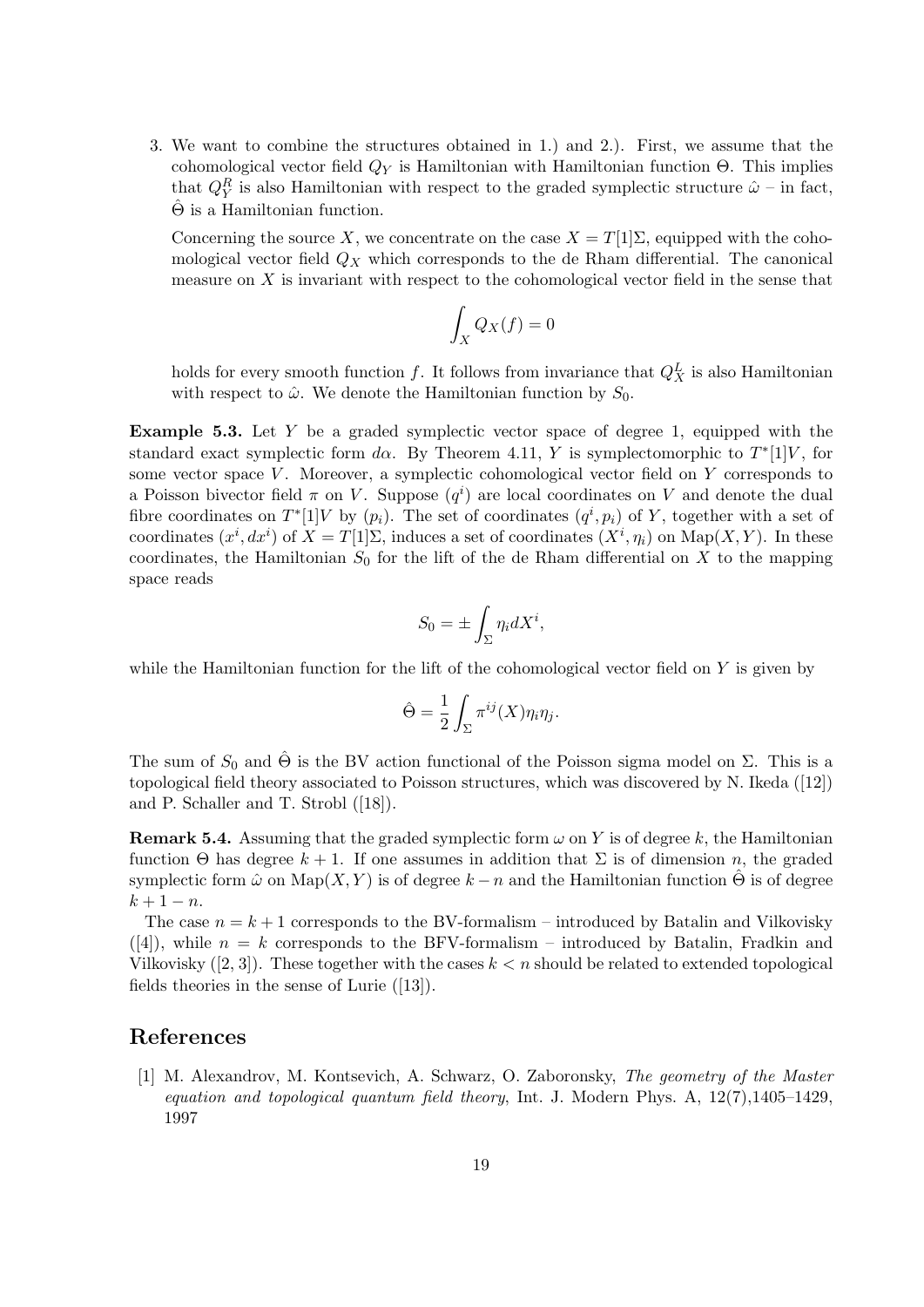- [2] I. A. Batalin and E. S. Fradkin, A generalized canonical formalism and quantization of reducible gauge theories, Phys. Lett. B 122, 157–164 (1983)
- [3] I. A. Batalin and G. A. Vilkovisky, Relativistic S-matrix of dynamical systems with boson and fermion constraints, Phys. Lett. B 69 (1977), 309–312
- [4] I. A. Batalin, G. A. Vilkovisky, *Gauge algebra and quantization*, Phys. Lett., 102B:27, 1981
- [5] H. Bursztyn, A. S. Cattaneo, R. Mehta, and M. Zambon, Generalized reduction via graded geometry, in preparation.
- [6] H. Bursztyn, A. S. Cattaneo, R. Metha, and M. Zambon. The Frobenius theorem for graded manifolds and applications in graded symplectic geometry, in preparation.
- [7] C. Carmeli, L. Caston and R. Fioresi, Mathematical Foundation of Supersymmetry, with an appendix with I. Dimitrov, EMS Ser. Lect. Math., European Math. Soc., Zurich 2011
- [8] A. S. Cattaneo, G. Felder, On the AKSZ formulation of the Poisson sigma model, Lett. Math. Phys., 56, 163–179, 2001
- [9] A. S. Cattaneo and M. Zambon, A supergeometric approach to Poisson reduction, arxiv:1009.0948
- [10] A. S. Cattaneo and M. Zambon, Graded geometry and Poisson reduction, American Institute of Physics Conference Proceedings 1093, 48–56
- [11] J. Grabowski, *Courant-Nijenhuis tensors and generalized geometries*, Monografías de la Real Academia de Ciencias de Zaragoza 29 (2006), 101–112
- [12] N. Ikeda, Two-dimensional gravity and nonlinear gauge theory, Ann. Phys. 235, (1994) 435–464
- [13] J. Lurie, On the classification of topological field theories, Current Developments in Mathematics (2009), 129–280
- [14] Yu. Manin, Gauge fields and complex geometry, Springer-Verlag, Berlin, 1997
- [15] J. E. Marsden and T. Ratiu, Reduction of Poisson manifolds, Lett. Math. Phys. 11 (1986), 161–169.
- [16] D. Roytenberg, On the structure of graded symplectic supermanifolds and Courant algebroids, in: Quantization, Poisson Brackets and Beyond, Th. Voronov (ed.), Contemp. Math, Vol. 315, Amer. Math. Soc., Providence, RI, 2002
- [17] D. Roytenberg, AKSZ-BV formalism and Courant algebroid-induced topological field theories, Lett. Math. Phys. 79, 143 (2007)
- [18] P. Schaller, T. Strobl, Poisson structure induced (topological) field theories, Modern Phys. Lett. A 9 (1994), no. 33, 3129–3136
- [19] A. Schwarz, Geometry of Batalin-Vilkovisky quantization, Commun. Math. Phys. 155 (1993), 249–260